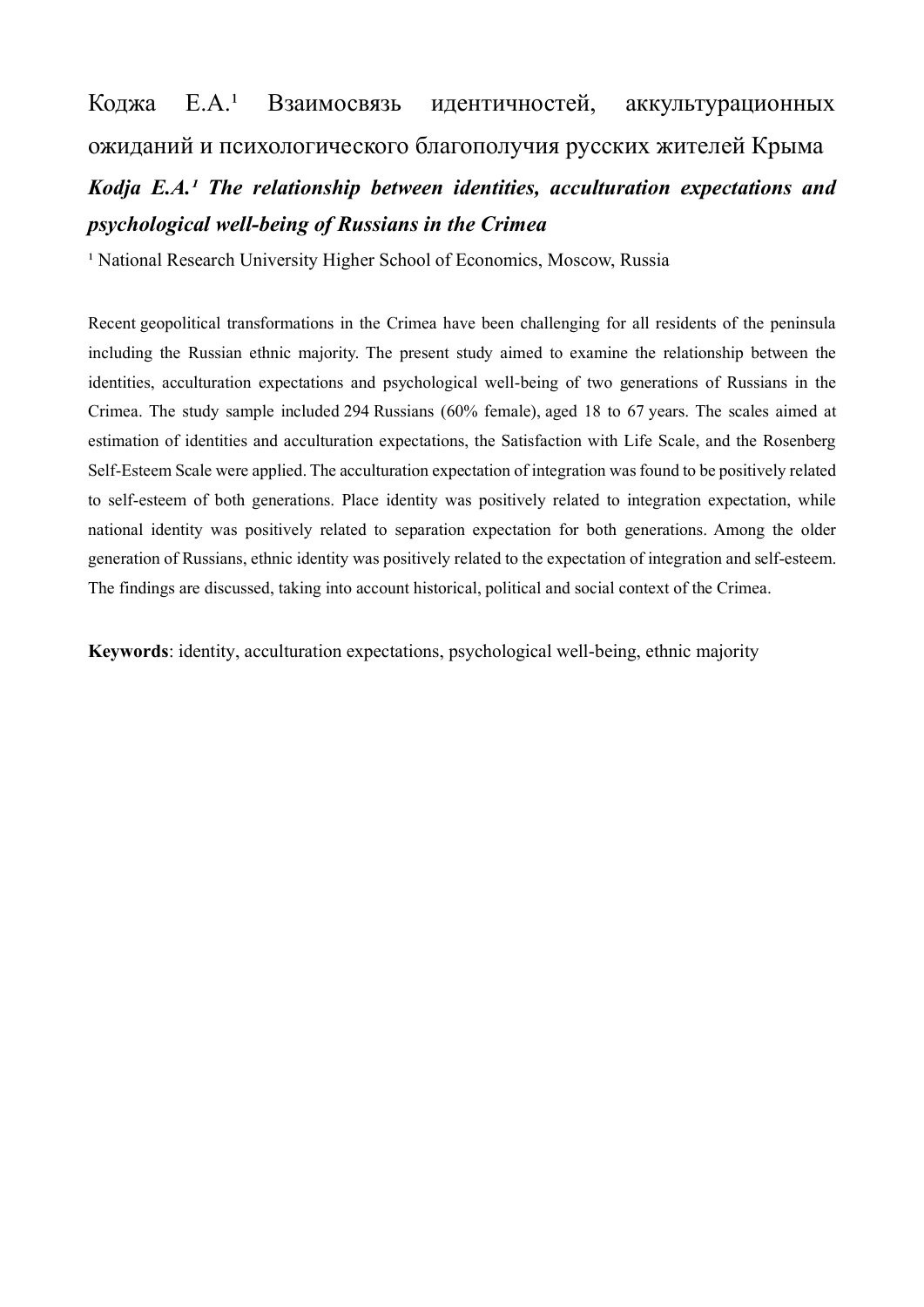# Introduction

Complicated interethnic relations in the Crimea and their importance for the psychological well-being of representatives of all ethnic groups make it necessary to study the conflict-causing factors of these relations. The attitude of the dominant group towards the ethno-cultural diversity in the region plays a crucial role in interethnic relations, setting the general context for the interaction of ethno-cultural groups. The present study analyses the relationship between different types of identity, acculturation expectations and psychological well-being of the Russian ethnic majority of the Crimea. This will help to better understand the problems and prospects of interethnic relations in the Crimea and identify opportunities for further harmonisation of these relations.

# *Ethnic majority: identity, acculturation, well-being*

Migration processes in the contemporary world arouse considerable interest of researchers in studying different aspects of interethnic relations. Contact between representatives of different cultural groups triggers a "two-way process of cultural and psychological changes", which is called acculturation [Berry, 2005, p. 699].

John Berry proposed four basic acculturation strategies that representatives of ethnic minorities can implement when interacting with the ethnic majority: integration, assimilation, separation and marginalisation. This depends on their wish, on the one hand, to maintain their culture, while on the other hand, to participate in the life of the host society. Acculturation strategies correspond to four acculturation expectations that members of the host society, in turn, demonstrate towards ethnic minorities. Acculturation expectations reflect the readiness of the ethnic majority to the preservation of their culture by the ethnic minorities and their participation in society. Expectation of integration (also known as multiculturalism), means that, according to the ethnic majority, ethnic minorities will actively participate in society while preserving their own culture. Expectation of assimilation (also called melting pot) reflects the expectation that ethnic minorities will be actively included in the culture of the majority and will not support their own culture. Expectation of separation (also referred to as segregation) means that, according to the ethnic majority, ethnic minorities should adhere to their own culture and not be included in society. Expectation of marginalization (also defined as exclusion) reflects the expectation that ethnic minorities will neither support their culture nor interact with the culture of the majority.

Psikhologicheskie Issledovaniya 2022 Vol 15 Issue 82 [http://psystudy.ru](http://psystudy.ru/) 2 The acculturation expectations of the host society have a greater influence on the nature of intercultural relations in the region, so researchers pay attention to the factors that determine the preference of a certain acculturation expectation of the dominant group. One of these factors is social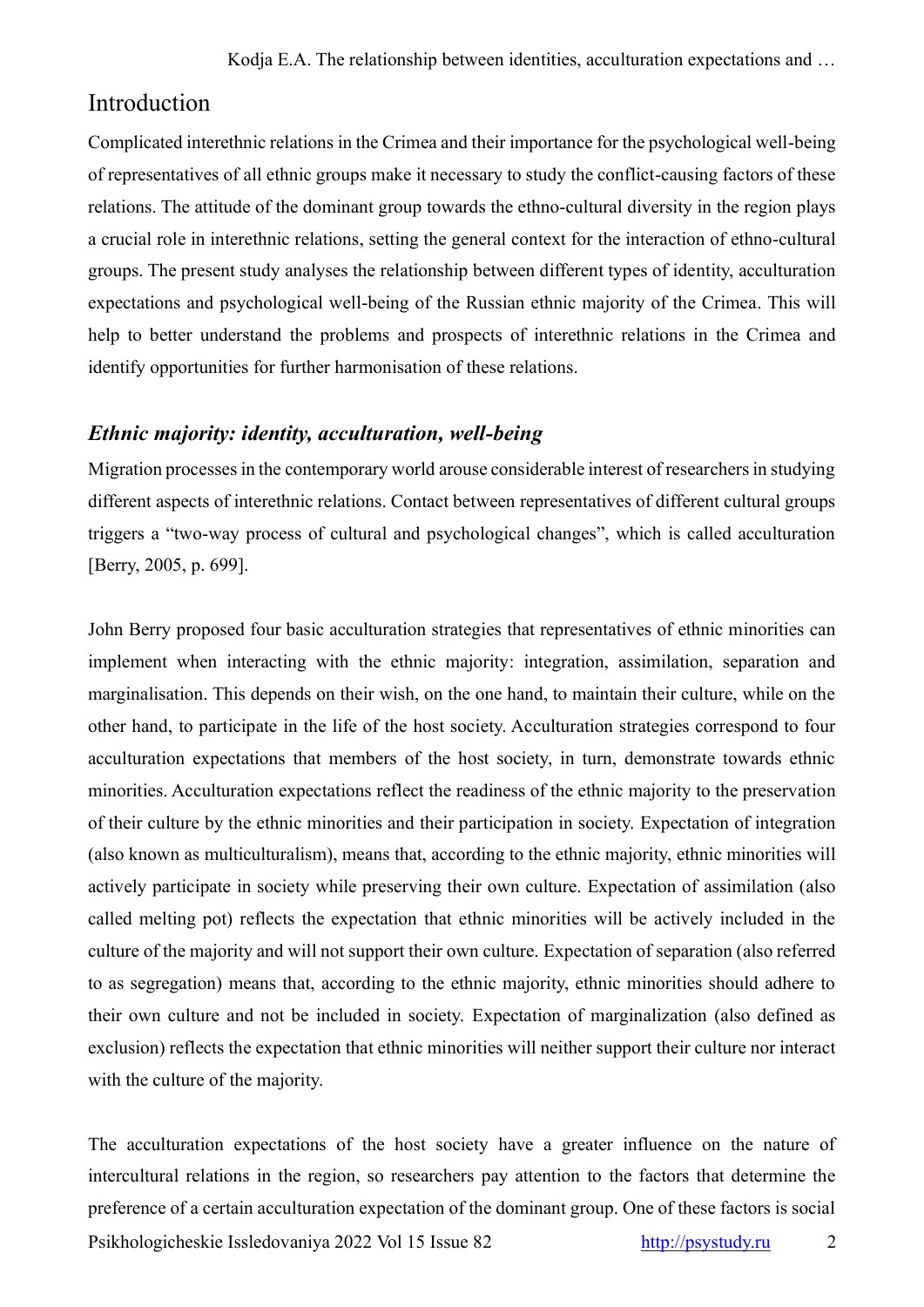identity. Social identity is defined as a part of the self-concept of an individual, which is associated with his membership in a social group and includes the value and emotional significance of this membership [Tajfel, Turner, 1986]. Participation of an individual, in different social communities, explains the simultaneous identification with a representative of an ethnic group (ethnic identity), a citizen of a country (national identity), and a resident of a certain physical space – city or region (place identity).

In studies of identity, as a predictor of acculturation expectations, it was revealed that the adoption of multiculturalism is associated with the dominance of national identity among representatives of the host society [Berry, Kalin, 1995], as well as a low level of ethnic identity of the majority group [Verkuyten, 2005]. Among representatives of the Russian host population of Moscow, the positive national identity is positively related with the expectation of the integration of migrants. In turn, the the positivity of ethnic identity is positively related with the expectation of the separation and is negatively related with the expectation of the assimilation of migrants [Lebedeva, Tatarko, 2009a; Lepshokova, 2012]. The "own" cultural identity of the Ossetian ethnic majority in the Republic of North Ossetia-Alania, which includes regional Caucasian and republican identities along with ethnic, is positively related with the acculturation expectation of integration of ethnic minority (among the middle and younger generations) and is negatively related with the expectation of assimilation of the Russian minority (among the middle generation). At the same time, the "other" (Russian) cultural identity of the older generation of Ossetians is positively related with the expectation of the integration of the Russian minority [Galyapina, Lebedeva, 2016].

Acculturation expectations of the host group, apart from influencing the background of interethnic relations in general, also affect the psychological well-being of representatives of the majority group. The concept of subjective psychological well-being includes self-esteem, reflecting the perception of oneself and one's own value [Rosenberg et al., 1989], and life satisfaction, which is a general assessment of one's own life and feelings about it [Pavot, Diener, 1993].

Numerous studies confirmed the positive role of the acculturation expectation of integration on psychological well-being of the ethnic majority [Berry et al., 2019, Lebedeva, Tatarko, 2017; Galyapina, Lepshokova, 2017]. It was also found that acculturation expectation of assimilation is negatively related with the self-esteem [Berry et al., 2019; Lepshokova, 2017; Galyapina, 2017], however, in Kabardino-Balkaria, it was also positively related with life satisfaction [Lepshokova, 2017].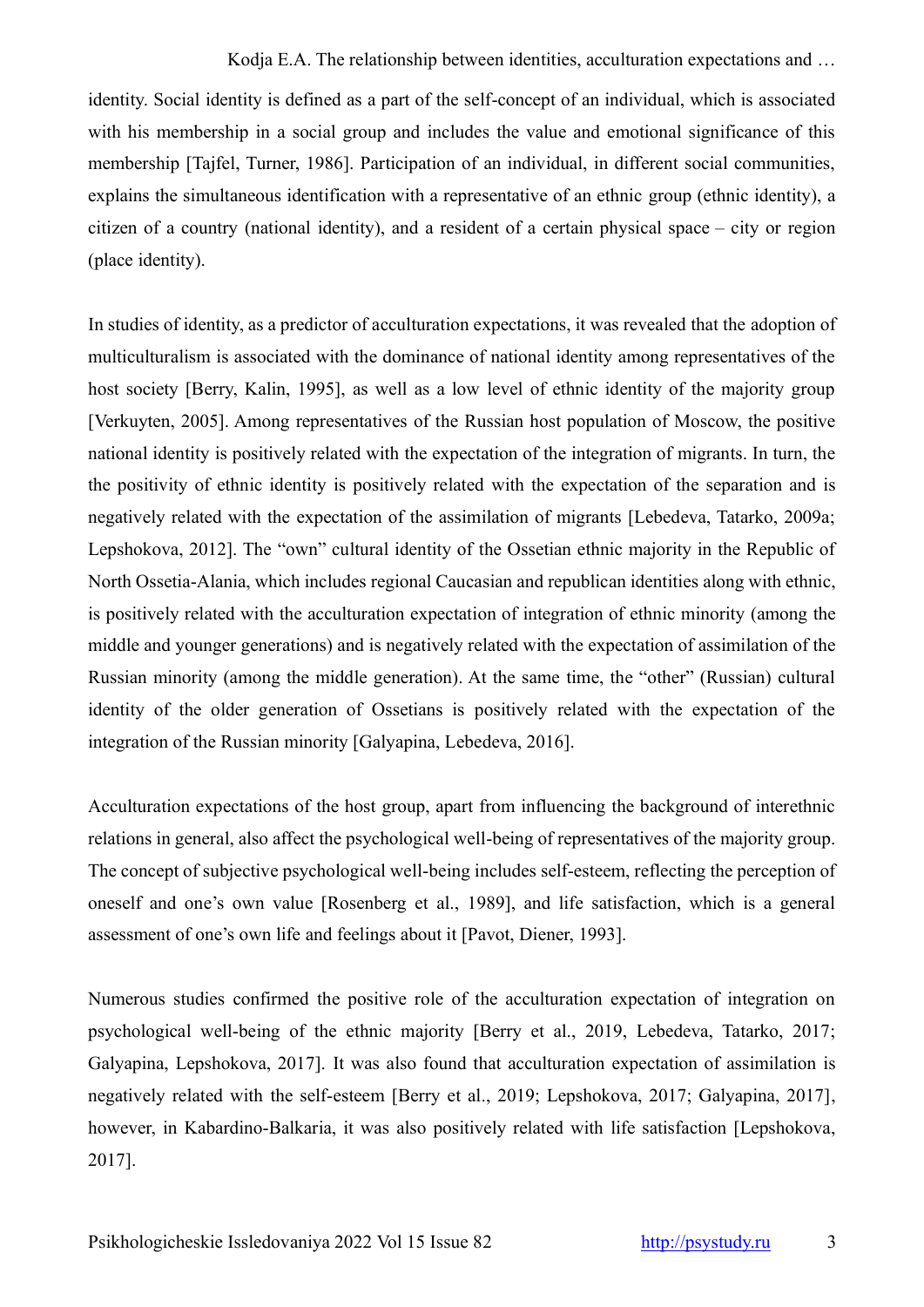The regions that are historically multinational, characterised by a long experience of cohabitation of various ethnic groups and a significant extent of interpenetration of cultures, provide interesting material for studying various aspects of the interaction of the ethnic majority and minority. Next, we will consider the key features of the socio-cultural context of the current research.

# *Socio-cultural context of the current research*

The Crimea is one of the multicultural regions of Russia: Russians constitute the majority of the population (about 68%) and the largest ethnic minority is Ukrainians (about 16%). The Crimean Tatars make up about 10% of the population [Results of the population census … , 2015].

The historically developed multinationality provides a favourable background for interethnic relations in the Crimea. Studies show that the Crimea's residents tend to evaluate interethnic relations positively. According to the results of the project "Ethnopolitical processes in the Crimea", the majority of respondents (82.2% in total) assess the state of interethnic relations as "generally normal" or "rather normal than tense" (85.6% – Russians, 76,3% – Ukrainians, 69.1% – Crimean Tatars) [Kiseleva et al., 2015].

Overall, interethnic relations in the Crimea are quite dynamic. However, the challenges of recent decades have cast a shadow on the relations between different ethnic groups. In the 1990s, interethnic relations worsened due to the mass return of Crimean Tatars to their ancestral homeland, which was accompanied by unauthorised seizures of land. While the Crimea was part of Ukraine, dissatisfaction of the Russian ethnic majority living in the Crimea was constantly growing under the influence of the policy of forced *Ukrainisation*.

In particular, the issue of the status of the Russian language was quite acute. The post-Soviet language policy in Ukraine has contributed to the gradual displacement of the Russian language from the official sphere. Russian remained the language of interethnic communication in the Crimea where the majority of the population (84.1 %) considers Russian as their native language [Results of the population census … , 2015]. According to the results of the focus groups in 2010, Russian residents of the Crimea assess the state policy of introducing the Ukrainian language in the Crimea as a threat, while Russian language is seen as a measure of maintaining a dominant position in the region [Brunova-Kalisetskaya, 2011].

The large-scale socio-political changes of 2014 also aggravated the previously existing contradictions of interethnic relations. Firstly, the Crimea's ethnic groups perceived the events of 2014 differently.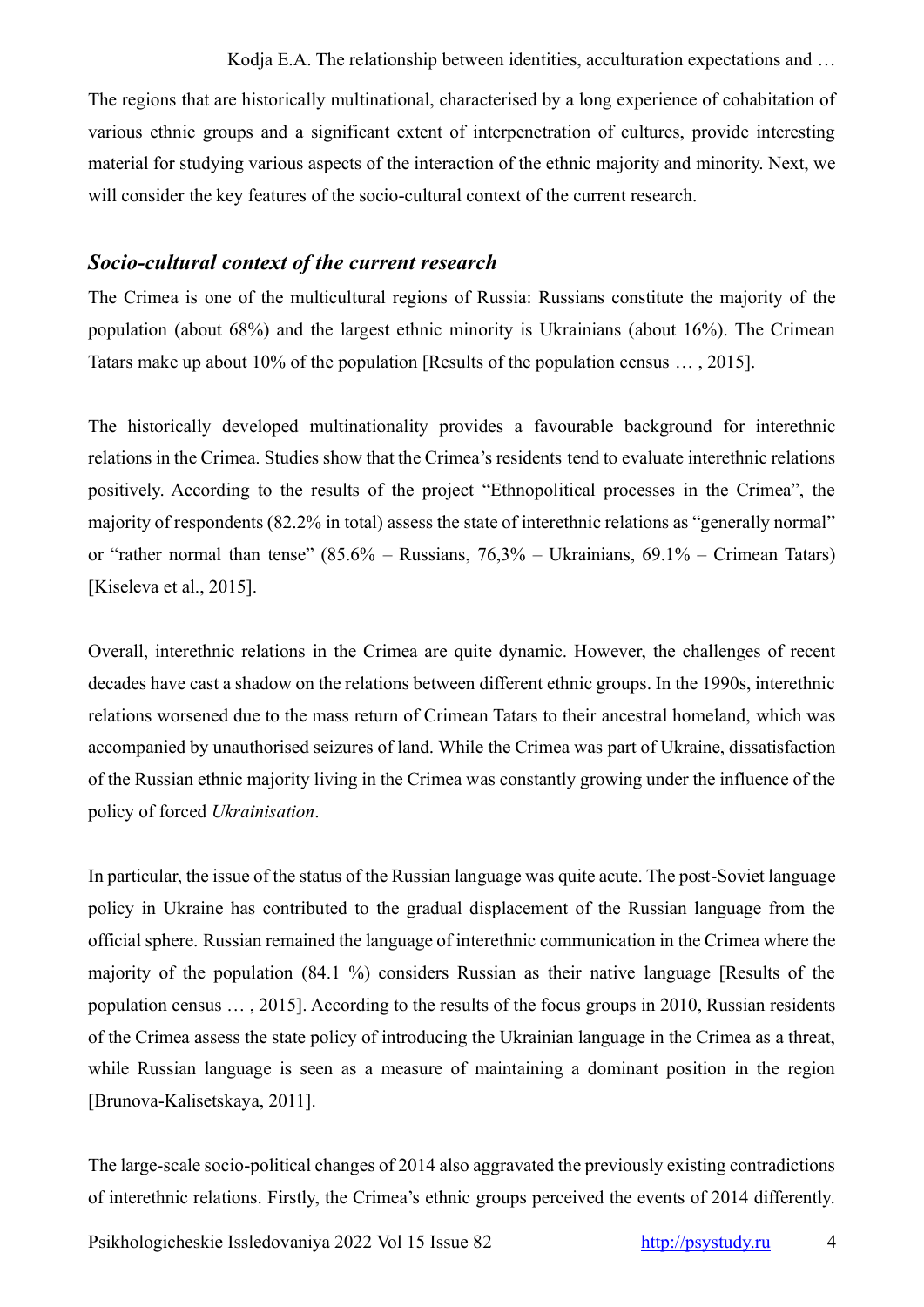Unlike the Russian population of the Crimea, the Crimean Tatars had a negative view of the Crimea being part of Russia. According to the results of the survey by the "Open Opinion" project in 2016, two years after the referendum, 96% of Russian survey participants and only 46% of Crimean Tatars approved of becoming part of Russia [Project "Open opinion - Crimea", 2016].

Secondly, the entry of Crimea into Russia triggered new civic (Russian) identity formation on the peninsula due to the change of citizenship. The process of identity transformation had its own difficulties, primarily for ethnic minorities. In particular, studies show a low level of national (Russian) identity among the Crimean Tatars [Kodja, Lebedeva, 2018; Kodja, Ryabichenko, 2019].

Thirdly, the entry of the Crimea into Russia was accompanied by a change in the relative status of the Crimea's ethnic groups. The Russian residents of the peninsula lost the position of an ethnic minority within Ukraine and acquired the status of an ethnic majority in the context of a new country. Ukrainians became an ethnic minority and the Crimean Tatars retained their status of an ethnic minority in the Crimea. These events caused an upheaval in the system of interethnic relations of the Crimea.

Earlier studies on the relationships of identities, acculturation preferences, and psychological wellbeing of the Crimean Tatar ethnic minority in the Crimea revealed the conflict-causing potential of these relationships [Kodja, 2021]. In particular, for the Crimean Tatars, place identity is positively related with the preference for a separation strategy [Kodja, Ryabichenko, 2019; Kodja, 2021], and the preference for separation is positively related with psychological well-being of the Crimean Tatars [Kodja et al., 2019; Kodja, 2021]. Combined with the low level of national (Russian) identity in general, this can complicate the adaptation of the Crimean Tatar minority to new socio-political conditions and have a lasting negative impact on interethnic relations in the Crimea.

However, it is impossible to elucidate a comprehensive picture of interethnic relations in the Crimea without studying the acculturation expectations of the Russian ethnic majority, taking into account the importance of the attitudes of the dominant group for the interethnic relations in the region, as well as the peculiarities of the socio-cultural context of the Crimea. This study **aims** at examining the relationships between the identities, acculturation expectations, and the psychological well-being of Russians in the Crimea.

Based on the literature review and context description, the first group of hypotheses has been posed regarding the relationships between identities and acculturation expectations: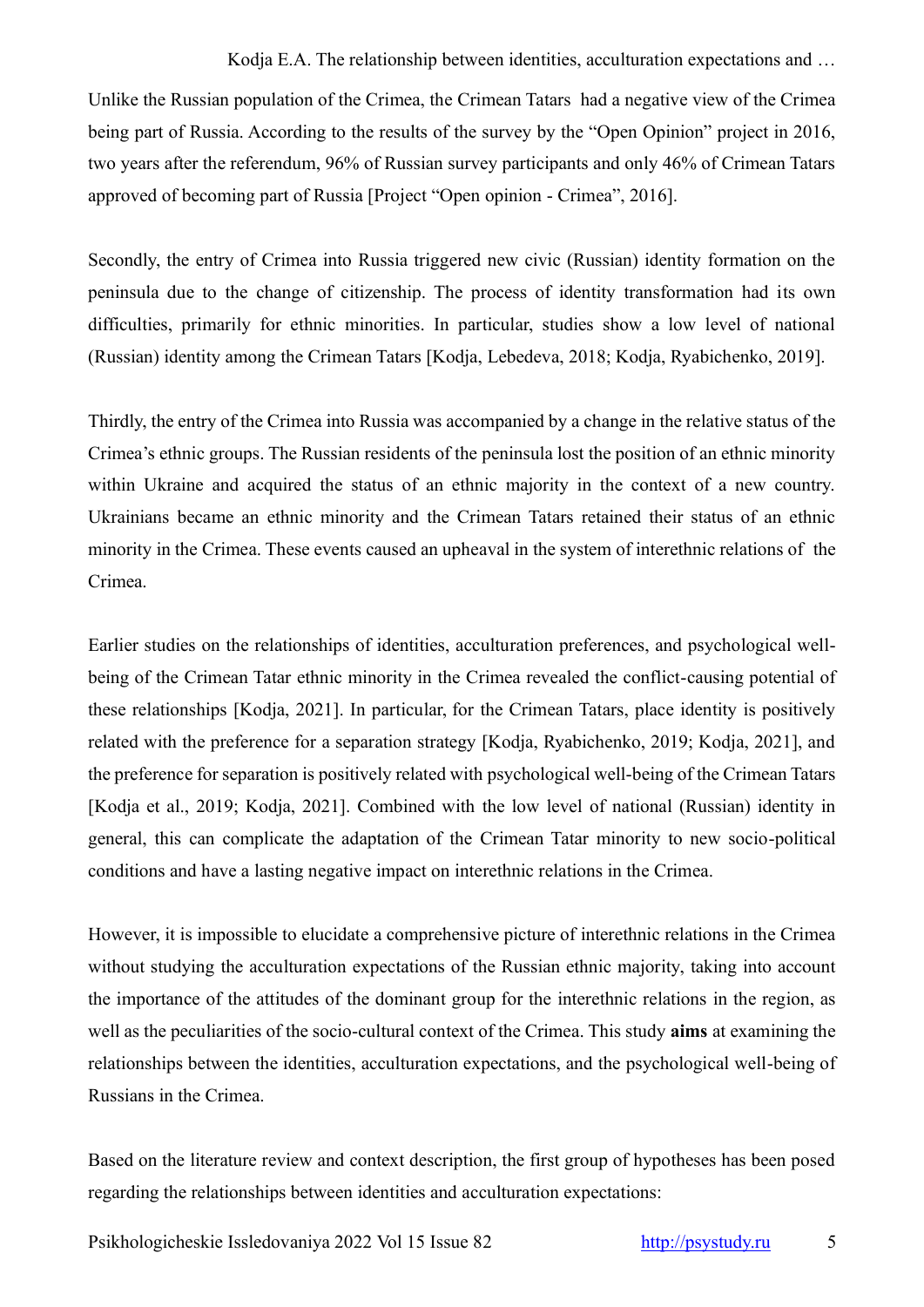1.1 Place identity is positively related with expectation of integration, and negatively with separation and assimilation expectation;

1.2 Ethnic identity is positively related with separation expectation, and negatively with expectation of integration and assimilation;

1.3 National identity is positively related with integration and assimilation, and negatively with separation expectation;

The second group of hypotheses has been posed regarding the relationships between acculturation expectations and psychological well-being:

2.1 Expectation of integration is positively related with psychological well-being;

- 2.2 Expectation of separation is negatively related with psychological well-being;
- 2.3 Expectation of assimilation is negatively related with psychological well-being.

In addition, the results of the study conducted on a sample of Crimean Tatars demonstrated intergenerational differences in the relationship of identities, acculturation preferences, and psychological well-being. In particular, among the older generation of Crimean Tatars the preference for the integration strategy is positively related with psychological well-being, and among the younger generation psychological well-being is positively related with the preference for the separation strategy [Kodja, 2021]. As for the Russian residents of the Crimea, unlike the older Soviet generation, the younger generation has passed through the system of Ukrainian school education in twenty five years of independence following the collapse of the USSR. Secondly, the younger generation has the experience of close interethnic contacts with ethnic minorities and joint socialization within the framework of Ukrainian national educational institutions, which the older Soviet generations do not have. All these factors may contribute to the array of intergenerational differences in the attitude of the Russian population of the Crimea towards ethnic minorities.

Therefore, in addition to the hypotheses, **the research question** has been posed: Are there similarities and differences in the nature of the relationships of identities, acculturation expectations, and indicators of psychological well-being among representatives of two generations of Russians in the Crimea?

# Methodology

#### *Sample*

Psikhologicheskie Issledovaniya 2022 Vol 15 Issue 82 [http://psystudy.ru](http://psystudy.ru/) 6 Participants of the study are residents of the Crimea who define their ethnic origin as Russians. Sample includes 294 respondents overall, ranging in age from 18 to 67 years old. Sample was divided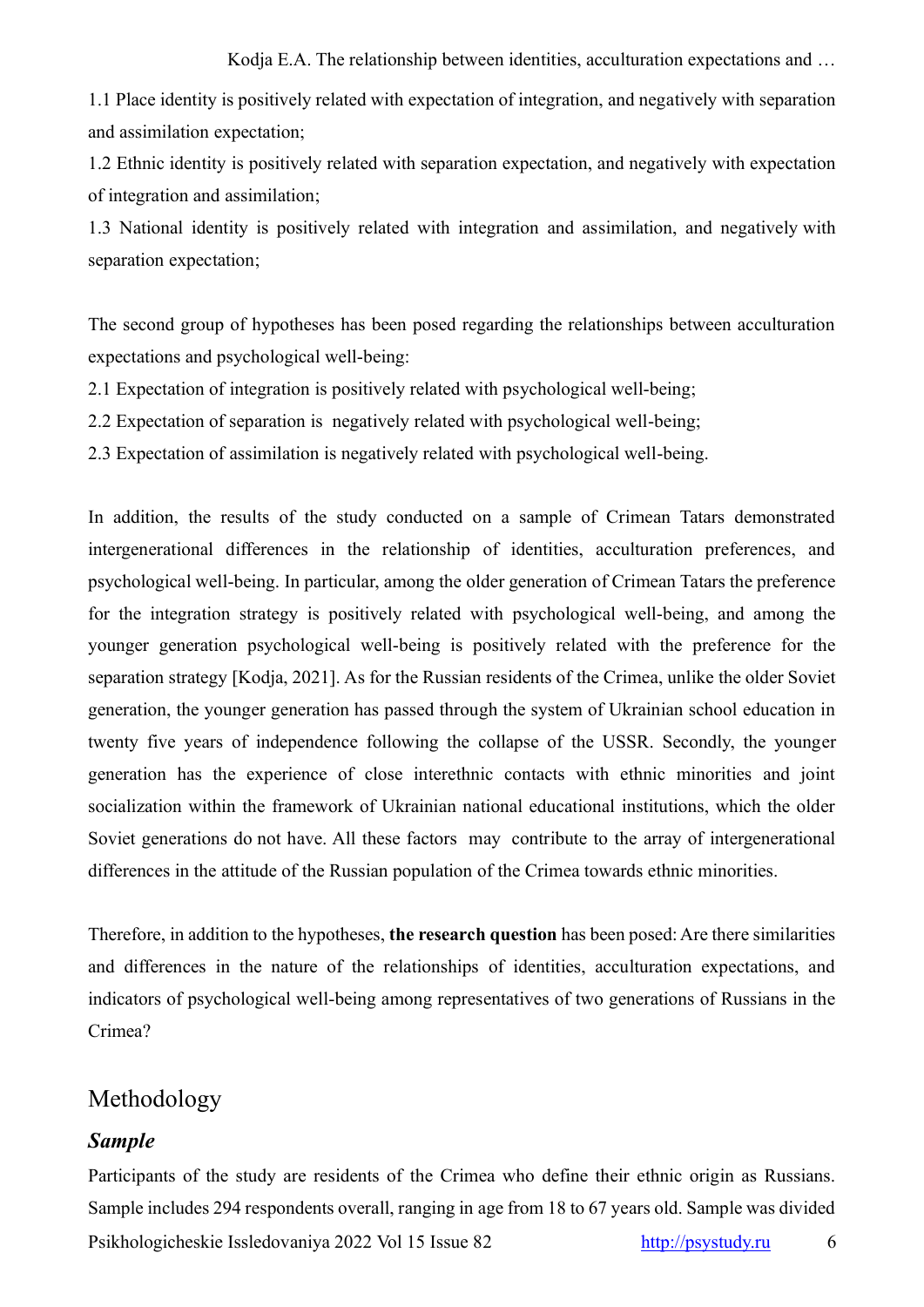into two age groups:  $18-35$  years old (M = 25,5, SD = 5,6) and  $36-67$  (M = 48,1, SD = 8,7). In terms of gender, "young group" included 45 male (32,8%), 92 female (67,2%) respondents, and "adult group" included 70 male (44,6%), 87 female (55,4%) respondents. The age of 35 years old was taken as a borderline to mark two generations due to the special features of the historical context, as the representatives of the two generations have different socialization experiences: the Soviet for the older generation and the Ukrainian for the younger generation.

Among the representatives of the younger generation 71 respondents (51,8%) have higher education, among the older generation  $-76$  respondents (48,8%), the rest have high school or professional education. Almost half of the respondents of both groups reside in middle-size and big cities: 97 participants (33%) overall – in Simferopol and Sevastopol, 57 participants (19%) – in middle-size cities, the rest live in smaller towns and rural areas.

#### *Data collection procedure*

The survey was conducted among residents of various cities of the Crimea using the platform "Anketolog". The platform was used for questionnaire construction, the questionnaire was provided in Russian language, the average time for filling in the questionnaire was about 15 minutes. Participants were recruited using "Anketolog" online campaign from the respondent pool provided by the platform. Participation in the study was voluntary and anonymous. Participant were paid for filling out the questionnaire through "Anketolog". Reversed items were used to ensure the accuracy of the responses. Inaccurate responses and non-Russian participants and were further excluded from the analysis. The study was introduced as aimed at examining cultural diversity of the Crimea.

#### *Measures*

To assess acculturation expectations (integration, separation and assimilation) the questionnaire used scales from the Mutual Intercultural Relations In Plural Societies (MIRIPS) questionnaire (http://www.victoria.ac.nz/cacr/research/mirips), translated into Russian and adapted for use in Russia [Lebedeva, Tatarko, 2009b]. Acculturation expectations are assessed with 4 items for each expectation. Integration expectation: "Ethnic minorities in Crimea should be fluent in both Russian and minority language". Assimilation expectation: "Ethnic minorities in Crimea should engage in social activities that involve Russians only". Separation expectation: "I feel that ethnic minorities in Crimea should maintain their own cultural traditions and not adapt to those of Russian".

Psikhologicheskie Issledovaniya 2022 Vol 15 Issue 82 [http://psystudy.ru](http://psystudy.ru/) 7 Life satisfaction is assessed with 4 items ("If I could live my life over, I would change almost nothing") from Satisfaction with life scale [Diener et al., 1985], translated into Russian and adapted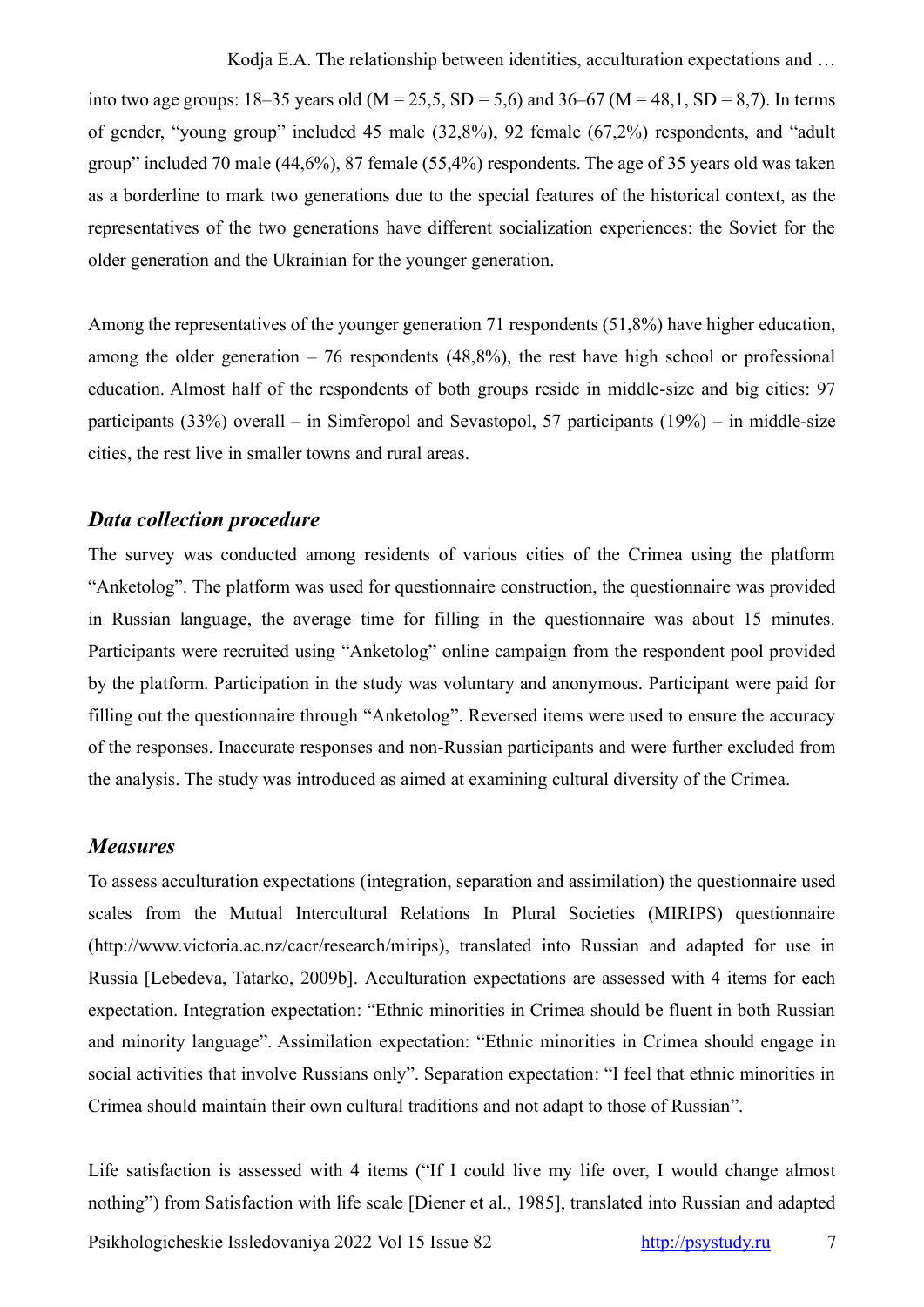for use in Russia [Lebedeva, Tatarko, 2009b].

Self-esteem is assessed with 4 items ("On the whole, I am satisfied with myself") from Rosenberg Self-esteem scale [Rosenberg, 1965], translated into Russian and adapted for use in Russia [Lebedeva, Tatarko, 2009b].

Ethnic identity is assessed using subscales from MIRIPS questionnaire, translated into Russian and adapted for use in Russia [Lebedeva, Tatarko, 2009b]. Ethnic identity is assessed with 4 items ("I think of myself as Russian").

National identity is assessed using subscales from MIRIPS questionnaire, translated into Russian and adapted for use in Russia [Lebedeva, Tatarko, 2009b]. National identity is assessed with 4 items ("I am proud of being a Russian citizen").

Place identity is assessed with 5 items ("I feel that the Crimea is a part of me") from place identity scale [Droseltis, Vignoles, 2010], translated into Russian and adapted for use in Russia [Ryabichenko et al., 2019].

For all items a 5-point Likert scale was used ranging from "1" ("Strongly disagree") to "5" ("Strongly agree").

Sociodemographic data. The questionnaire includes questions about the participant's gender, age, education, place of birth and place of residence.

# Results

#### *Descriptive statistics*

The obtained data was analyzed using descriptive statistics, Cronbach's α, Student t-test for independent samples for mean comparison, correlation analysis in SPSS 22.0. We checked the reliability and internal consistency of the measures and analyzed Cronbach's Alpha coefficients (Table 1). The scales demonstrate an acceptable reliability level.

Psikhologicheskie Issledovaniya 2022 Vol 15 Issue 82 [http://psystudy.ru](http://psystudy.ru/) 8 According to the descriptive statistics analysis and mean comparison (Table 1), ethnic, national and place identities are strong among both generations of Russians, while the level of ethnic and place identity is significantly higher among the older generation. The analysis also revealed a high level of self-esteem, while the level of life satisfaction is moderate for both groups. As for the acculturation expectations, integration expectation is the most preferred, assimilation expectation is the least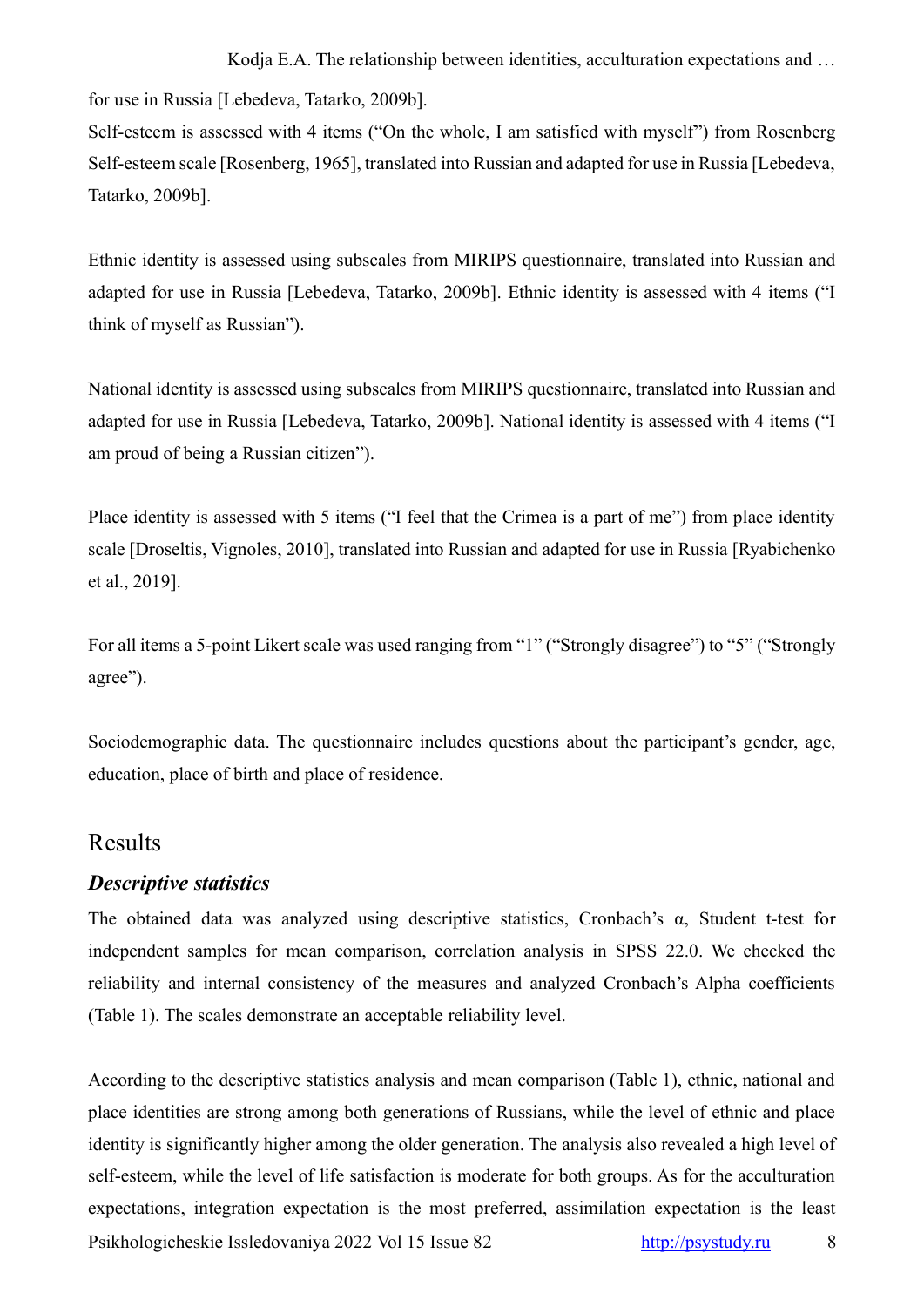preferred for both groups. Integration expectation is significantly higher among the representatives of the older generation.

# *Table 1*

Descriptive statistics of all scales

|                         | Cronbach's $\alpha$ |       | M(SD)          |            | t           | Cohen's d        |  |
|-------------------------|---------------------|-------|----------------|------------|-------------|------------------|--|
|                         | Young               | Adult | Adult<br>Young |            |             |                  |  |
| Ethnic identity         | 0,860               | 0,893 | 4,23(0,76)     | 4,47(0,73) | $-2,676$ ** | 0,04             |  |
| National identity 0,947 |                     | 0,961 | 3,99(1,09)     | 4,14(1,05) | $-1,104$    | 0,14             |  |
| Place identity          | 0,895               | 0,933 | 3,82(0,82)     | 4,02(0,84) | $-2,049*$   | 0,24             |  |
| Integration             |                     |       |                |            |             |                  |  |
| expectation             | 0,602               | 0,687 | 3,94(0,59)     | 4,19(0,64) | $-3,382**$  | 0,39             |  |
| Separation              |                     |       |                |            |             |                  |  |
| expectation             | 0,623               | 0,628 | 2,37(0,69)     | 2,33(0,73) | 0,368       | 0,06             |  |
| Assimilation            |                     |       |                |            |             |                  |  |
| expectation             | 0,710               | 0,620 | 1,91(0,69)     | 2,04(0,70) | $-1,583$    | 0,19             |  |
| Self-esteem             | 0,727               | 0,792 | 4,28(0,53)     | 4,28(0,59) | $-0,033$    | $\boldsymbol{0}$ |  |
| Life satisfaction       | 0,809               | 0,835 | 3,30(0,86)     | 3,30(0,88) | 0,035       | $\overline{0}$   |  |

*Notes*. Significance level: \*  $p < 0.05$ , \*\*  $p < 0.01$ , \*\*\*  $p < 0.001$ .

To evaluate the relationships between variables Spearman's correlation analysis has been conducted for all variables for both groups. Due to the analysis of a large number of correlations, we also applied a correction for multiple comparisons using the Bonferroni-Holm method. The correction was applied to the total number of correlations between all variables. The results for a young group are presented in Table 2.

# *Table 2*

| Ethnic identity               |            |          |  |  |  |
|-------------------------------|------------|----------|--|--|--|
|                               | $0,617***$ |          |  |  |  |
| National identity $/0.617***$ |            |          |  |  |  |
| Place identity                | 0,131      | $0,201*$ |  |  |  |

Correlations between variables (young group)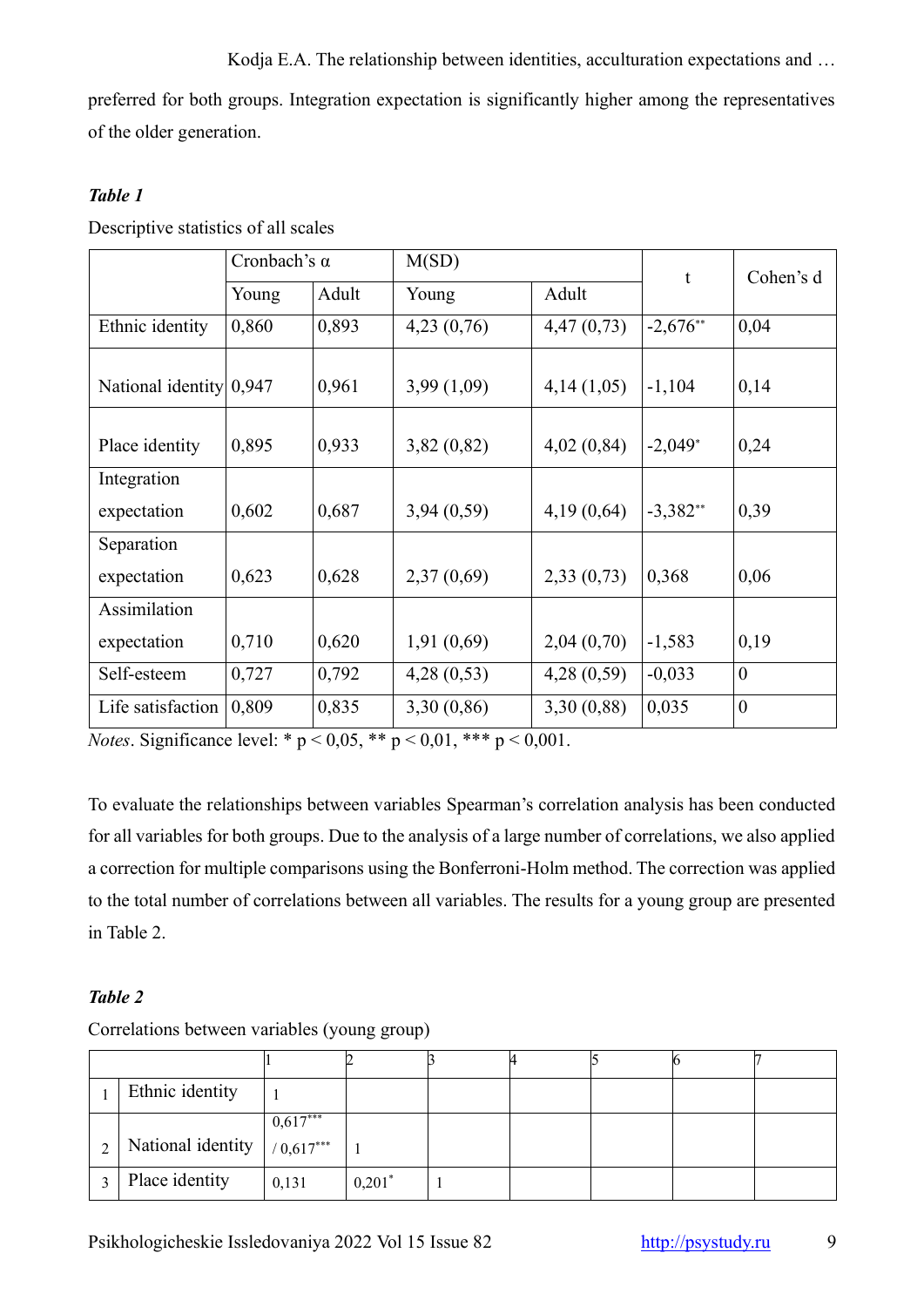|                |                   | / 0, 131 | / 0,201   |            |               |              |            |             |
|----------------|-------------------|----------|-----------|------------|---------------|--------------|------------|-------------|
|                | Integration       | 0,041    | 0,049     | $0,182^*$  |               |              |            |             |
| $\overline{4}$ | expectation       | / 0,041  | / 0,049   | / 0,182    | $\mathbf{1}$  |              |            |             |
|                | Separation        | 0,005    | 0,142     | $-0,105$   | $-0,434***$   |              |            |             |
| 5              | expectation       | 0,005    | / 0,142   | $/ -0,105$ | $/ -0.434***$ | $\mathbf{1}$ |            |             |
|                | Assimilation      | 0,079    | 0,005     | $-0,038$   | $-0,083$      | $0,335***$   |            |             |
| 6              | expectation       | / 0,079  | / 0,005   | $/ -0.038$ | $/ -0,083$    | $/ 0,335$ ** | 1          |             |
|                |                   | $0,183*$ | $0,171^*$ | 0,116      | $0,184*$      | $-0,049$     | $-0.189*$  |             |
| 7              | Self-esteem       | / 0,183  | / 0, 171  | / 0, 116   | / 0,184       | $/ -0,049$   | $/ -0.189$ | 1           |
|                |                   | 0,147    | 0,154     | $0,184*$   | 0,032         | 0,077        | $-0,124$   | 0,419       |
| 8              | Life satisfaction | / 0,147  | / 0, 154  | / 0,184    | / 0,032       | / 0,077      | $/ -0,124$ | $(0,419***$ |

Kodja E.A. The relationship between identities, acculturation expectations and …

*Notes*. Significance level: \* p < 0,05, \*\* p < 0,01, \*\*\* p < 0,001. Results of the Holm-Bonferroni correction are stated after the slash.

The results for the adult group are presented in Table 3.

# *Table 3*

Correlations between variables (adult group)

|                |                   |                          | $\overline{2}$ | $\beta$      | 4             | 5            | 6            |              |
|----------------|-------------------|--------------------------|----------------|--------------|---------------|--------------|--------------|--------------|
| $\mathbf{1}$   | Ethnic identity   | $\mathbf{1}$             |                |              |               |              |              |              |
|                |                   | $0,\!696***$             |                |              |               |              |              |              |
| $\overline{c}$ | National identity | $/ 0,696***$             | $\mathbf{1}$   |              |               |              |              |              |
|                |                   | $0,\overline{429}^{***}$ | $0,443***$     |              |               |              |              |              |
| 3              | Place identity    | $/ 0.429***$             | $/ 0,443***$   | $\mathbf{1}$ |               |              |              |              |
|                | Integration       | $0,322***$               | $0,181*$       | $0,252**$    |               |              |              |              |
| $\overline{4}$ | expectation       | $/ 0.322**$              | / 0,181        | $/ 0.252$ *  | $\mathbf{1}$  |              |              |              |
|                | Separation        | $-0,191$ <sup>*</sup>    | 0,007          | $-0,103$     | $-0,497***$   |              |              |              |
| 5              | expectation       | $/ -0,191$               | / 0,007        | $/ -0,103$   | $/ -0.497***$ | 1            |              |              |
|                | Assimilation      | 0,042                    | $-0,074$       | 0,004        | $-0,116$      | $0,439***$   |              |              |
| 6              | expectation       | / 0,042                  | $/ -0,074$     | / 0,004      | $/ -0,116$    | $/ 0,439***$ | $\mathbf{1}$ |              |
|                |                   | $0,332***$               | $0,315***$     | 0,134        | $0,363***$    | $-0,119$     | $-0,054$     |              |
| $\overline{7}$ | Self-esteem       | $/ 0,332***$             | $/ 0.315$ **   | / 0, 134     | $/ 0,363***$  | $/ -0,119$   | $/ -0,054$   | $\mathbf{1}$ |
|                |                   | $0,180^*$                | $0,296***$     | $0,203*$     | $0,181^*$     | 0,072        | $-0,016$     | $0,484***$   |
| 8              | Life satisfaction | / 0,180                  | $/ 0,296***$   | / 0,203      | / 0,181       | / 0,072      | $/ -0,016$   | $/ 0,484***$ |

*Notes*. Significance level: \* p < 0,05, \*\* p < 0,01, \*\*\* p < 0,001. Results of the Holm-Bonferroni correction are stated after the slash.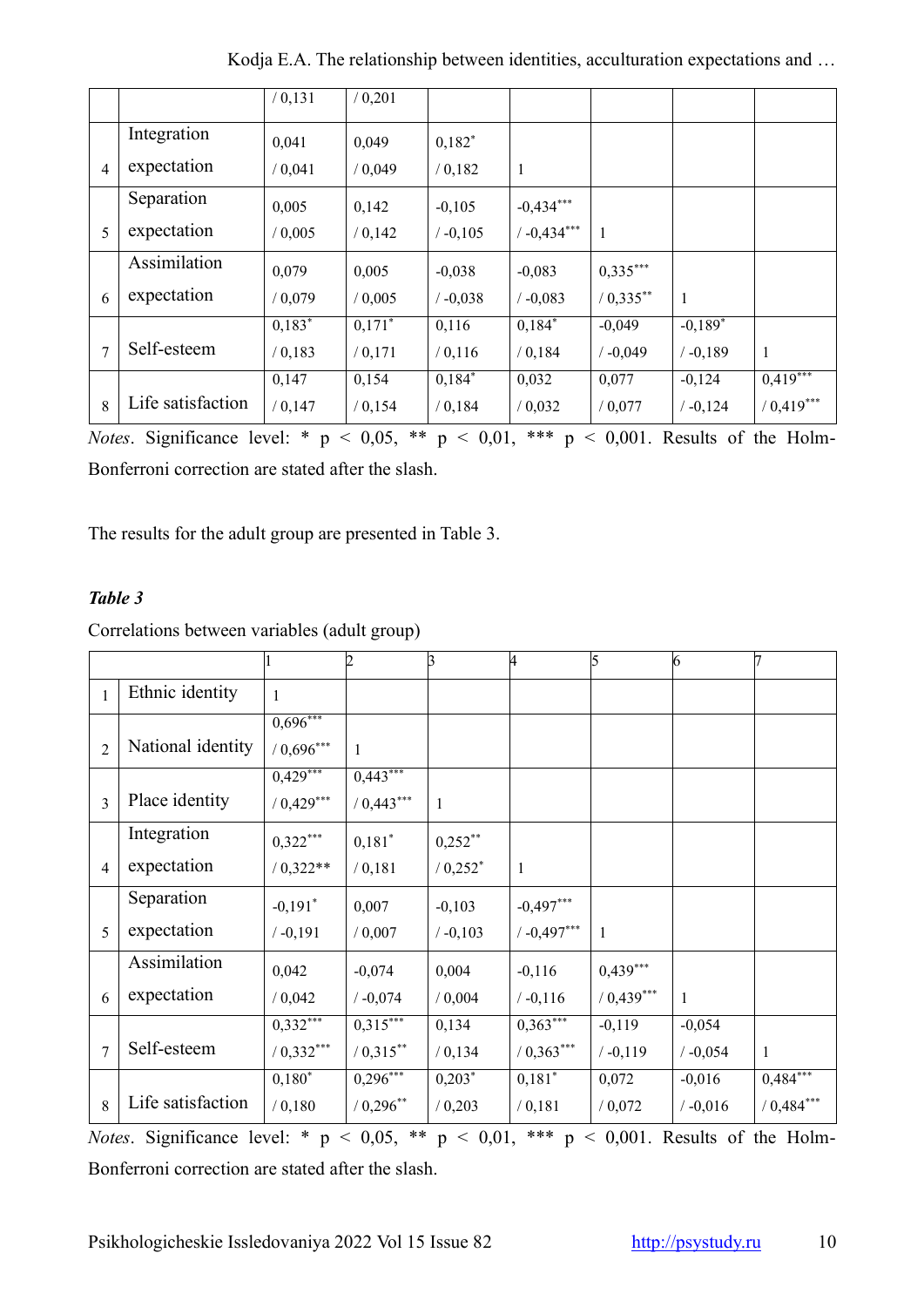According to the results, for adult group ethnic identity correlates positively with self-esteem, national identity correlates positively with both life satisfaction and self-esteem. Ethnic identity of the adult group positively correlates with integration expectation, significant positive correlations between place identity and integration expectation were also found in adult generation only. For adult group integration expectation correlates positively with self-esteem. For the young group no such significant correlations have been revealed.

# *Hypothesis testing*

To test the hypotheses regarding the relationship between multiple identities (national, ethnic and place), acculturation expectations, and psychological well-being (life satisfaction and self-esteem) we carried out structural equation modelling in SPSS 22.0 and AMOS 22.0. We created three models for acculturation expectations (integration, separation and assimilation) for two generations separately. In order to improve the characteristics of the models for the older generation, direct links of ethnic identity with self-esteem and national identity with life satisfaction were added. The alternative models (with identities as a predictor and acculturation expectations as an outcome) did not reach satisfactory model fit.

Figure 1 shows the model for three identities, **integration expectation**, life-satisfaction and selfesteem. Model fit:  $\chi$ 2/df = 0,765, CFI = 1,000, RMSEA = 0,000, PCLOSE = 0,764 (young group),  $\chi$ 2/df = 1,448, CFI = 0,992, RMSEA = 0,054, PCLOSE = 0,390 (adult group).



**Fig. 1**. Three identities, integration expectation, life-satisfaction and self-esteem.

*Notes*. Significance level: \*  $p < 0.05$ , \*\*  $p < 0.01$ , \*\*\*  $p < 0.001$ . Coefficients are presented using a slash: young group / adult group.

Psikhologicheskie Issledovaniya 2022 Vol 15 Issue 82 [http://psystudy.ru](http://psystudy.ru/) 11 According to the results, place identity is positively related with integration expectation for both groups, this supports the hypothesis 1.1. Ethnic identity is positively related with integration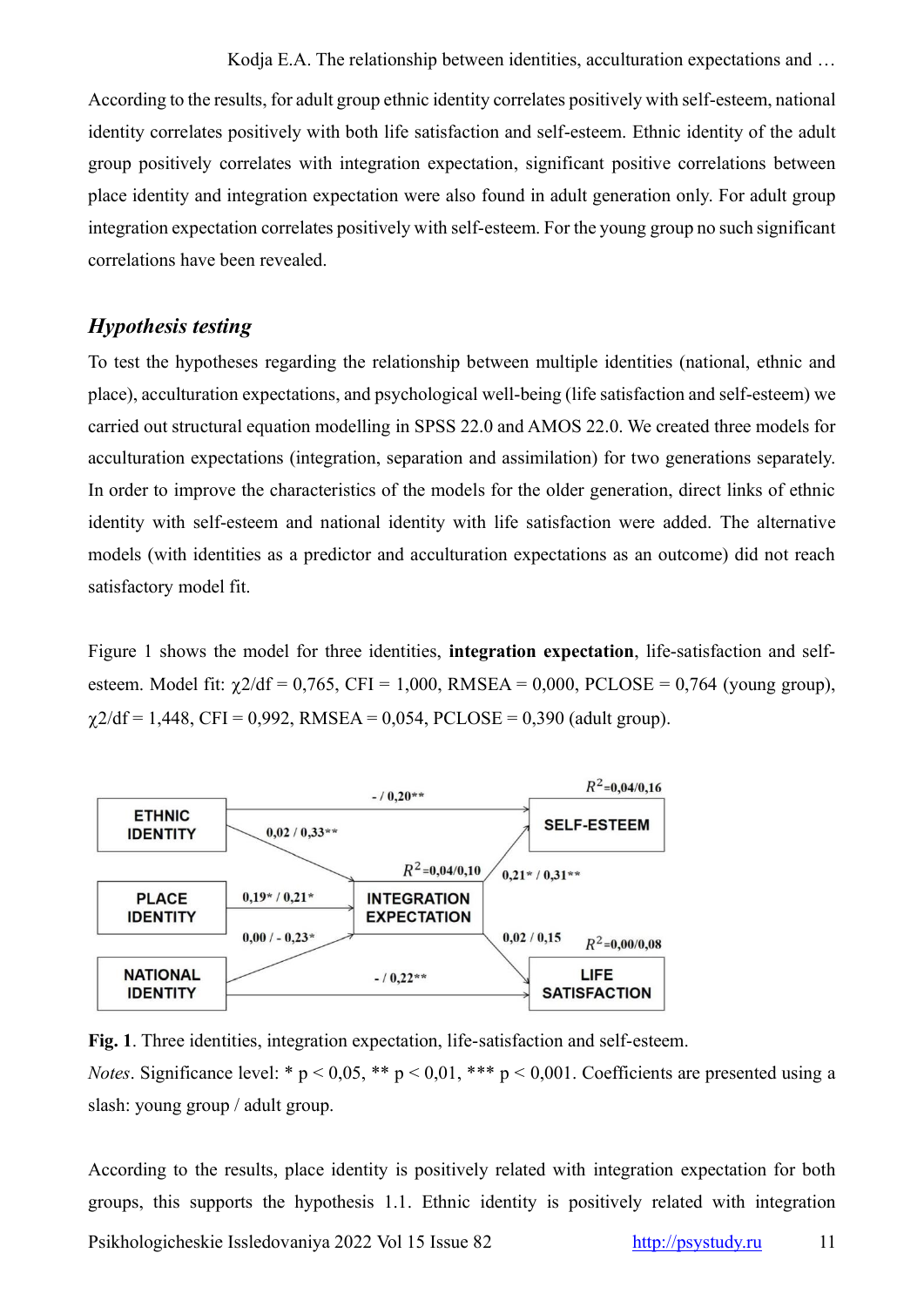expectation for the adult group only. National identity is negatively related with integration expectation for the adult group. Therefore, the hypotheses 1.2 and 1.3 were not confirmed. Integration expectation is positively related with self-esteem of young and adult group, this partly confirms the hypothesis 2.1.

Ethnic identity is a significant positive predictor of self-esteem for the adult group. National identity is positively related with life-satisfaction for the adult group. There is also a significant positive indirect effect of place identity on the self-esteem of the young ( $\beta = 0.04$ ,  $p < 0.05$ ) and adult group  $(\beta = 0.06, p < 0.05)$  through integration expectation. For the adult group there is a significant indirect positive effect of ethnic identity on self-esteem ( $\beta = 0.10$ ,  $p < 0.01$ ), and a negative effect of national identity on self-esteem ( $\beta$  = -0,07, p < 0,05) through integration expectation.

Figure 2 shows the model for three identities, **separation expectation**, life-satisfaction and selfesteem. Model fit:  $\gamma$ 2/df = 0,984, CFI = 1,000, RMSEA = 0,000, PCLOSE = 0,631 (young group),  $\gamma$ 2/df = 0,940, CFI = 1,000, RMSEA = 0,000, PCLOSE = 0,620 (adult group).



**Fig. 2**. Three identities, separation expectation, life-satisfaction and self-esteem.

*Notes*. Significance level: \*  $p < 0.05$ , \*\*  $p < 0.01$ , \*\*\*  $p < 0.001$ . Coefficients are presented using a slash: young group / adult group.

According to the results, for the adult group, ethnic identity is negatively related with separation expectation. National identity is positively related with separation expectation of the young and adult group. Therefore, the hypotheses 1.2 and 1.3 were not confirmed. No significant relationships have been revealed between separation expectation and subjective well-being for both groups.

Ethnic identity is a significant positive predictor of self-esteem for the adult group, and national identity positively predicts life-satisfaction for the adult group. No significant indirect effects of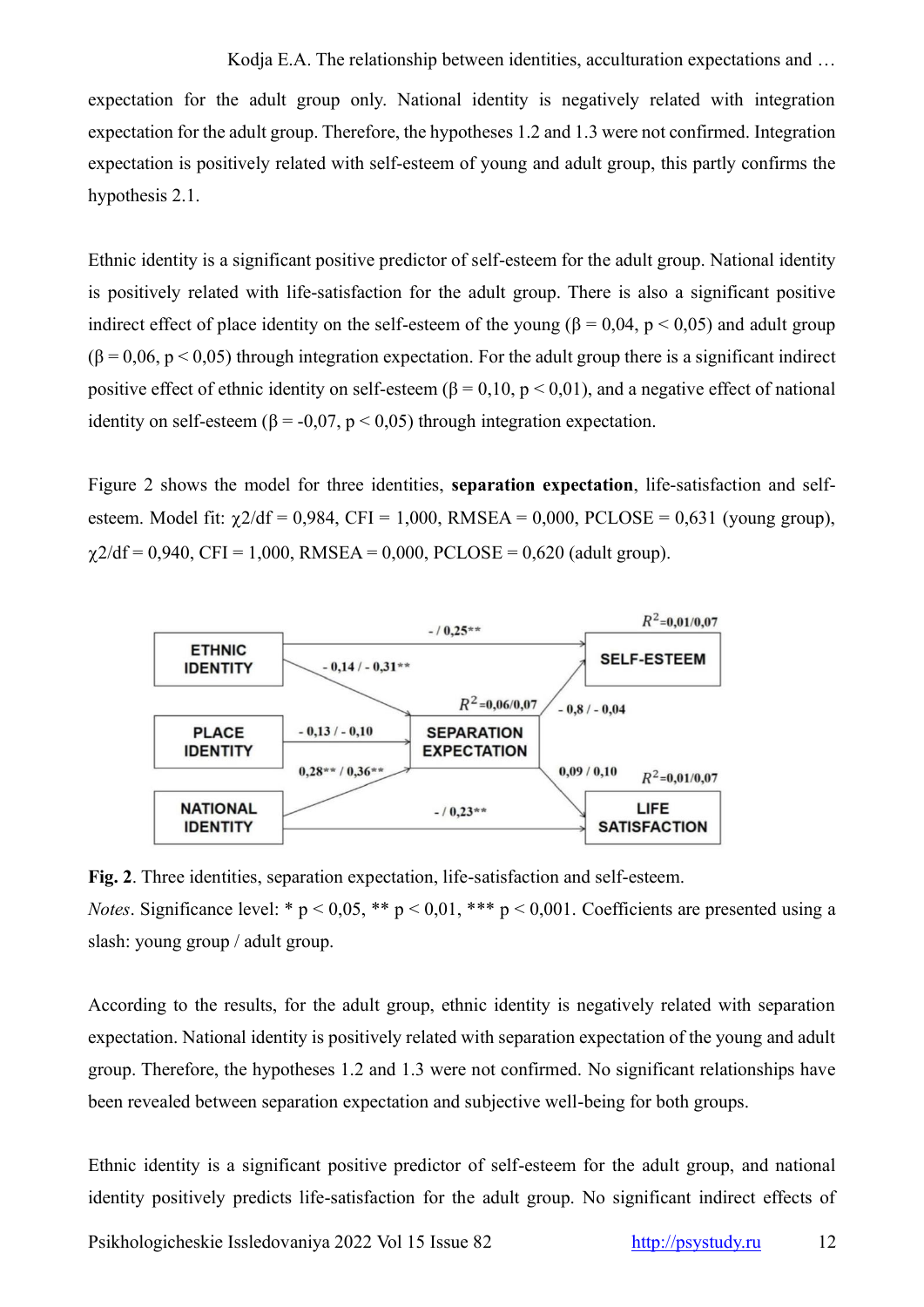identity on subjective well-being through separation expectation have been revealed for both generations of Russians.

Figure 3 shows the model for three identities, **assimilation expectation**, life-satisfaction and selfesteem. Model fit:  $\chi$ 2/df = 1,047, CFI = 0,997, RMSEA = 0,018, PCLOSE = 0,594 (young group),  $\gamma$ 2/df = 0,688, CFI = 1,000, RMSEA = 0,000, PCLOSE = 0,751 (adult group).



**Fig. 3**. Three identities, assimilation expectation, life-satisfaction and self-esteem. *Notes*. Significance level: \*  $p < 0.05$ , \*\*  $p < 0.01$ , \*\*\*  $p < 0.001$ . Coefficients are presented using a slash: young group / adult group.

According to the results, no significant relationships have been revealed between identity and assimilation expectation in both groups. For the young group, assimilation expectation is negatively related with self-esteem, this partly confirms the hypothesis 2.1.

For the adult group, ethnic identity positively predicts self-esteem, and national identity positively predicts life satisfaction. There are no significant indirect effects of identity on subjective well-being through assimilation expectation for both generations of Russians.

Summing up the results, the analysis revealed similarities and differences in the nature of the relationships of identities, acculturation expectations, and indicators of psychological well-being among representatives of two generations of Russians in the Crimea.

The relationships similar for both generations:

- Place identity is positively related with integration expectation;
- National identity is positively related with separation expectation;
- Integration expectation is positively related with self-esteem;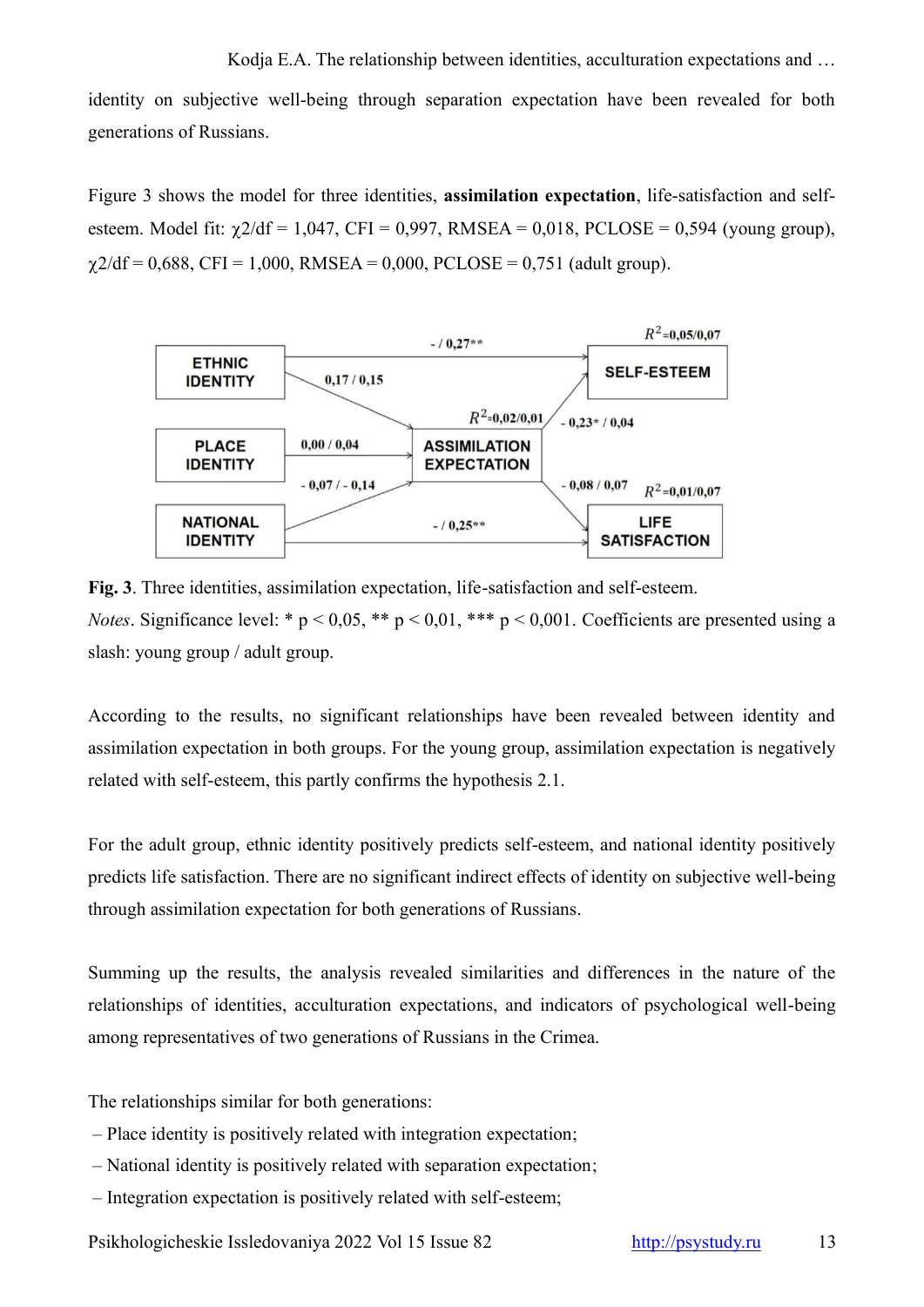– There is an indirect significant positive effect of place identity on self-esteem through integration expectation.

The relationships revealed for the older generation only:

– Ethnic identity is positively related with integration and negatively with separation expectation;

– National identity is negatively related with integration expectation;

– Ethnic identity is positively related with self-esteem, national identity is positively related with life satisfaction;

– There is an indirect significant positive effect of ethnic identity on self-esteem and indirect negative effect of national identity on self-esteem through integration expectation.

The relationships revealed for the younger generation only:

– Assimilation expectation is negatively related with self-esteem.

# Discussion

This research aims at studying the relationships between the identities, acculturation expectations, and the psychological well-being of Russians in the Crimea. The results revealed the relationships between the constructs that differ among two generations, as well as the relationships that are same for both groups. According to the study, Russian residents of the Crimea demonstrate a rather high level of psychological well-being. At the same time, in both groups, the level of self-esteem is higher than the level of life satisfaction.

According to the results, ethnic identity is one of the factors of psychological well-being for the older generation of the Crimea's Russian residents, in contrast to the younger generation. Both generations have a high level of ethnic identity, while for the representatives of the older generation, the level of ethnic identity is significantly higher. In addition, there is a direct significant positive effect of ethnic identity on self-esteem for the adult group, while no such effect has been found for the young group.

The revealed differences point at consequences that the Ukrainian period of the Crimea had for the identity of different generations. Young Russians in the Crimea grew up as citizens of Ukraine and joined the system of Ukrainian school education, which involved lessons of Ukrainian language, literature, and history. This might have created certain obstacles to the formation of their own ethnic Russian identity.

Psikhologicheskie Issledovaniya 2022 Vol 15 Issue 82 [http://psystudy.ru](http://psystudy.ru/) 14 For the adult group, ethnic identity also plays an important role in interethnic relations: the Russian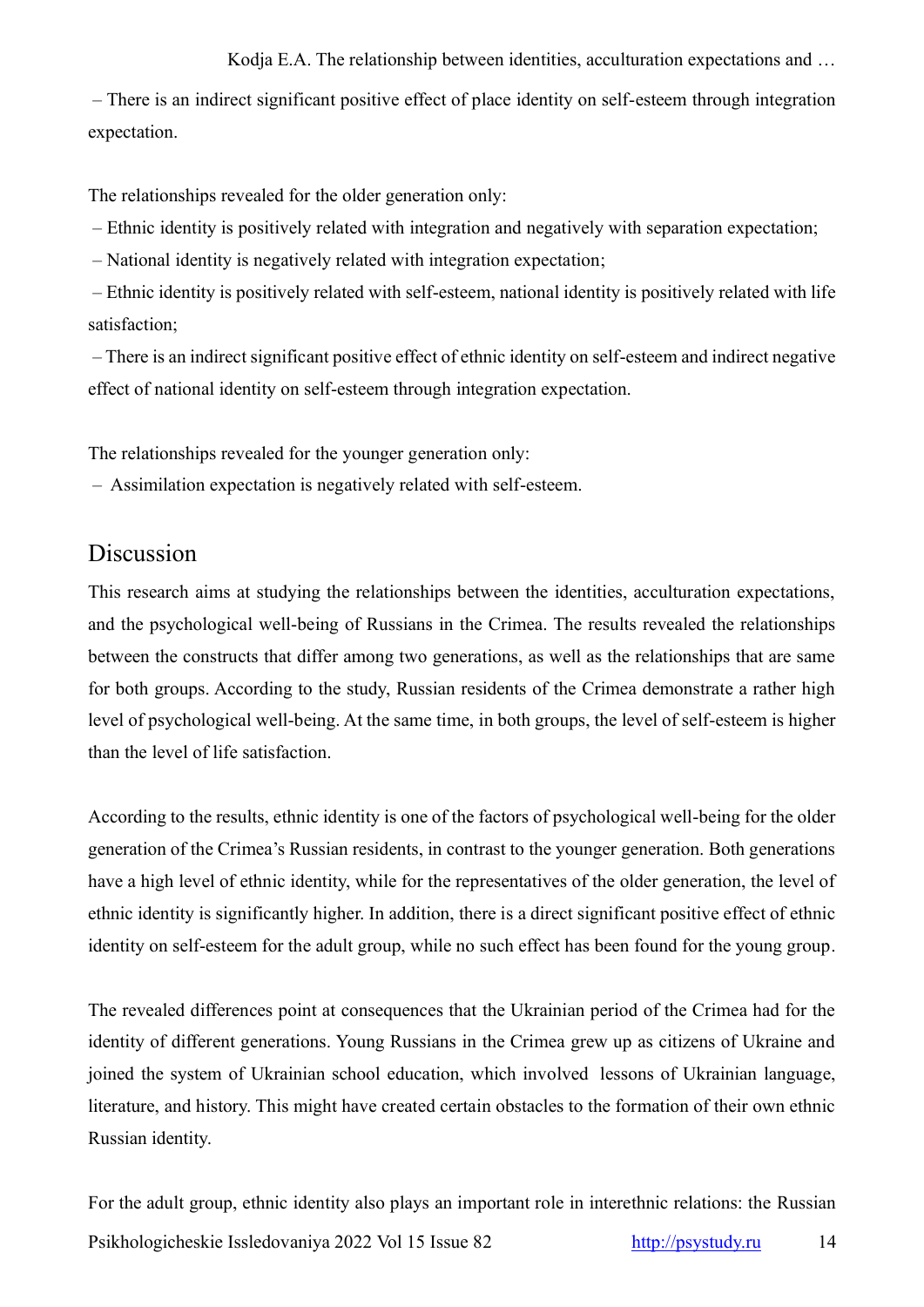ethnic identity positively predicts integration expectations and negatively predicts separation expectation. Moreover, ethnic identity is positively related with the self-esteem of the older generation through integration expectation. According to the multiculturalism hypothesis, the acceptance of people with different cultures is based on the confidence in one's own identity, as well as on a sense of security, including cultural security [Berry, 1984]. The positive relationship of the ethnic identity of adult Russians with the expectation of integration revealed in the study is consistent with the results of previous studies on the role of perceived security for multicultural ideology among representatives of the ethnic majority in the Crimea [Kodja et al., 2019] and other regions of Russia [Galyapina, 2017; Lepshokova, 2017].

The transition of the Crimean peninsula to the Russian Federation caused the change of the relative status of Russians from ethnic minority in Ukraine to ethnic majority in Russia. This contributed to reducing the sense of threat to Russian ethnic identity caused by the policy of Ukrainization in the Crimea, strengthening perceived cultural security of Russians. Eventually, it helped the older generation to turn their own Russian ethnic identity, firstly, into one of the sources of psychological well-being, secondly, into one of the drivers of the integration expectation towards ethnic minorities in the Crimea.

For the young group, no significant relationships between ethnic identity and acculturation expectations have been found. Probably, the younger generation is in the process of discovering their own ethnic identity in the context of a new country. At this stage, ethnic identity has not yet accumulated the necessary potential to shape the attitudes of the younger generation towards ethnic and cultural diversity in the Crimea.

The results of the study showed that the acculturation expectation of integration of minorities is the most preferred among both generations of Russian residents of the Crimea, and it is significantly higher among the older generation. This unites the older generation of Russians with the older generation of Crimean Tatars as the preference for the integration strategy among the Crimean Tatars is significantly higher among the older generation [Kodja, 2021]. Probably, this indicates the generally more tolerant intercultural attitudes of the older generation, who were brought up in the Soviet system on the ideas of unity of nations on the basis of the category of "Soviet people".

For both generations of Russians, the expectation of integration is also significantly positively related with self-esteem. According to previous studies, the historically developed multi-nationality of the Crimea is assessed positively by both representatives of ethnic minorities and representatives of the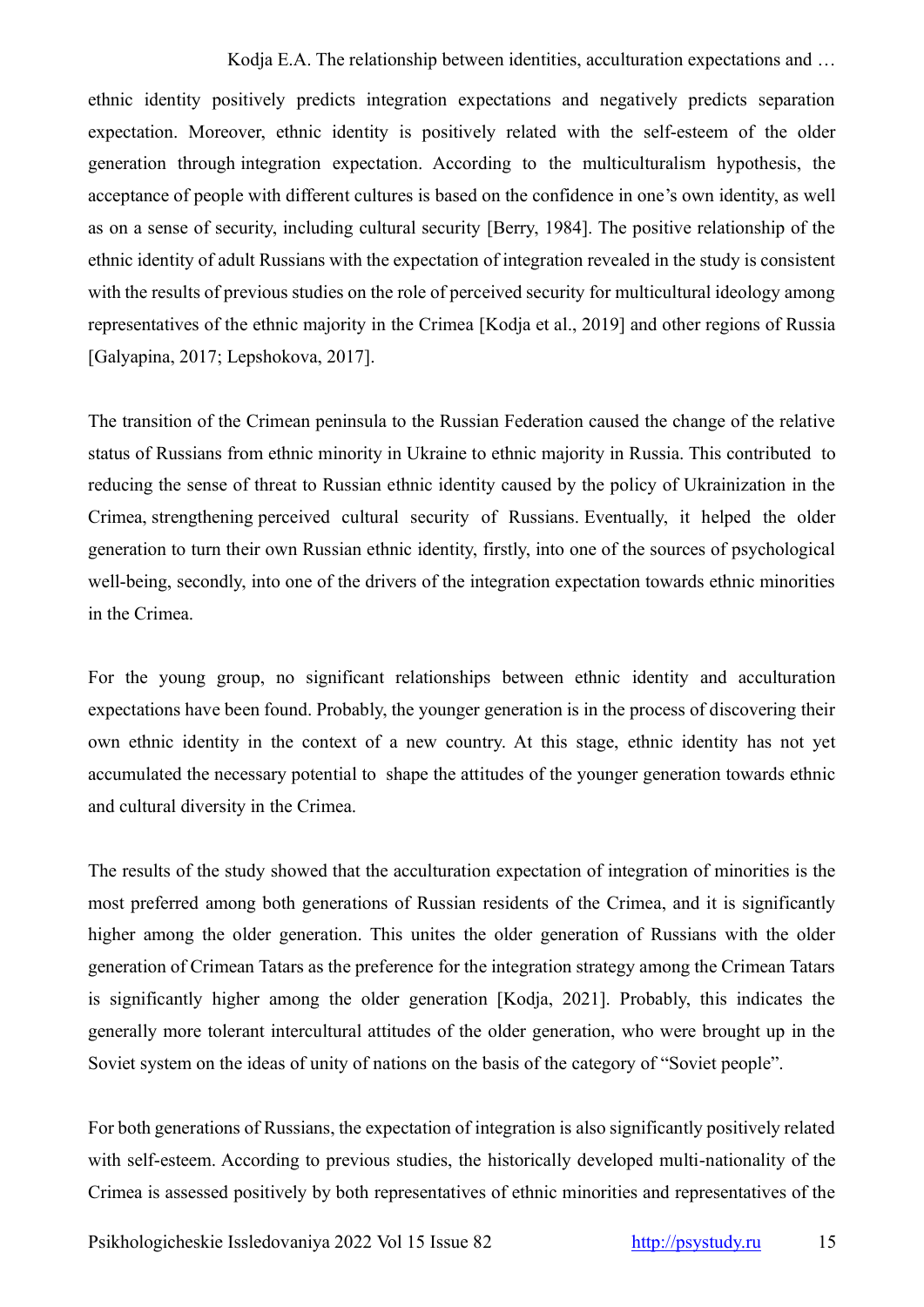Russian ethnic majority, and it is perceived as the Crimea's beneficial competitive advantage [Kodja et al., 2019; Brodovskaya et al., 2017]. Such an attitude of Russian residents of the Crimea towards ethnic diversity, in addition to the preference for the integration of minorities, also explains the revealed low level of assimilation expectation among representatives of both generations. Moreover, in the younger group, the expectation of assimilation is also negatively related with self-esteem.

The expectation of separation is in the middle position between the preference for integration and assimilation of ethnic minorities for both generations. According to studies, in regions with complex interethnic relations, ethnic groups tend to turn to their own identity in search of psychological support [Galyapina, Lepshokova, 2017]. Probably, such a pattern also helps to maintain a sense of stability during the transition period under the pressure of external transformations. At the same time, the absence of significant relations between the expectation of separation and the psychological wellbeing of Russians gives hope that the consequences of geopolitical challenges will be gradually overcome and the levels of preference for the separation of ethnic minorities demonstrated by the ethnic majority of the Crimea will decrease in the future.

However, today the main factor of the preference for separation of minorities among the Russian majority is Russian national identity. The study reveals a direct significant positive effect of national identity on the expectation of separation in both generations. For instance, in the older group, national identity is also significantly negatively related with the expectation of integration.

In general, both generations of Russian residents of the Crimea have a high level of national identity. For comparison, the level of national identity among the Crimean Tatars, revealed in previous studies, is much lower; besides, no positive relations between national identity and psychological well-being were found among the Crimean Tatars, even at the level of correlations [Kodja, 2021]. As for the Russians in the Crimea, the present study revealed direct significant positive effect of national identity on life satisfaction in the older group. In addition, national identity correlates positively with both life satisfaction and self-esteem of the adult group.

The revealed differences in the level of national identity among representatives of the majority and minority, first of all, reflect differences in the attitude of the ethnic groups of the Crimea to the recent geopolitical transformation. Such an event as the entry of the Crimea into the Russian Federation was perceived differently by the Russian majority and the Crimean Tatar minority, generating a different extent of acceptance and support. Therefore, it is unlikely that today the national identity of the Crimean residents can be a consolidating factor in interethnic relations. The positive effect of national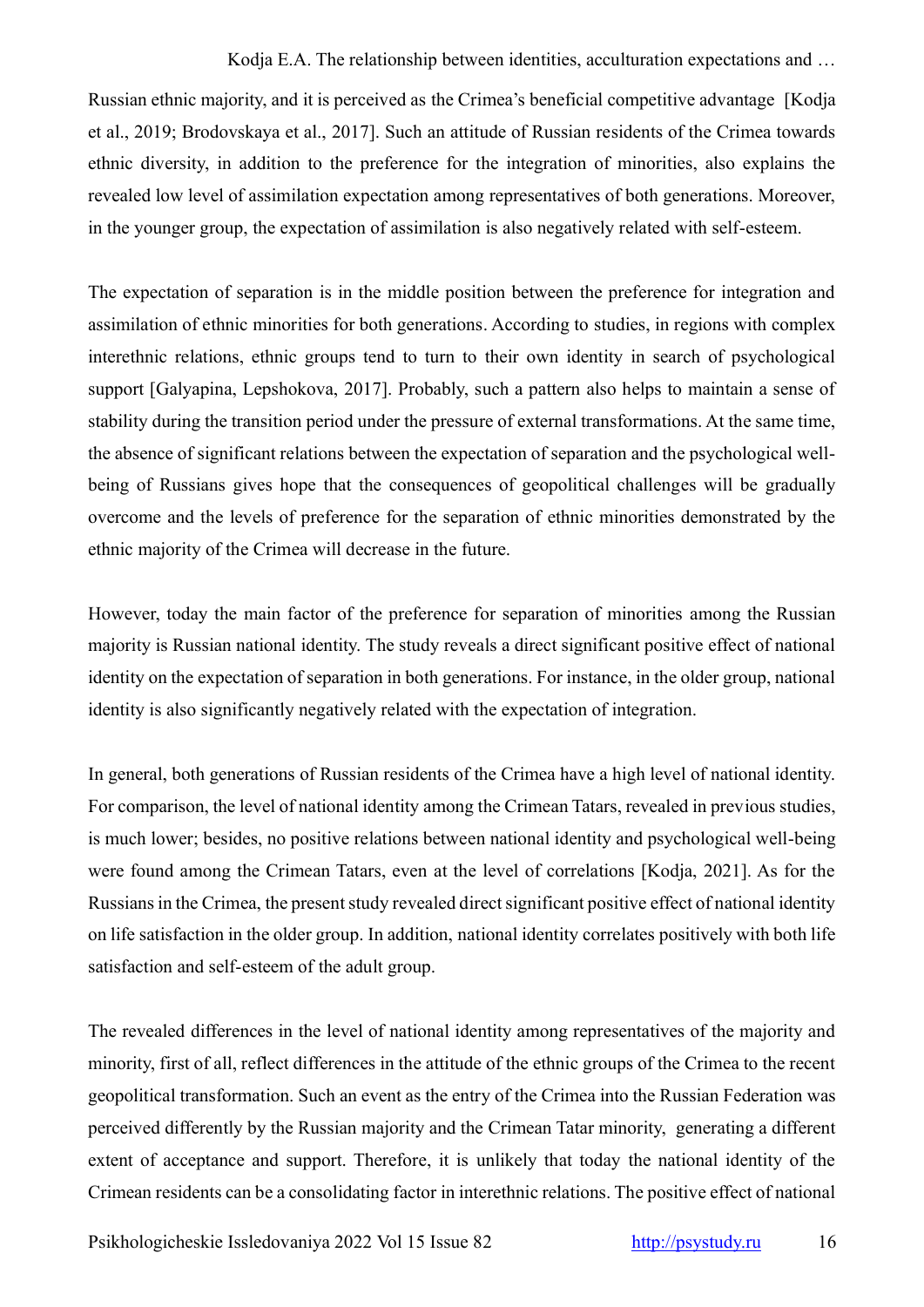identity on the expectation of separation and the negative effect on the expectation of integration rather indicates the divisive potential of the Russian national identity in the Crimea at this stage.

It is possible that over time, under certain conditions, the national Russian identity will play a unifying role in the Crimea. The conditions under which this role of national identity will be realized deserve further research attention. On the one hand, this probably requires, first of all, an increase in the level of national identity among representatives of ethnic minorities. On the other hand, there is a need for a deeper understanding of additional factors that may hinder the cohesion of ethnic groups on the basis of civic identity. For example, studies show that a high level of civic identity is negatively related with the expectation of the integration of migrants and positively with the expectations of assimilation, segregation, and exclusion among representatives of the host population of Moscow, with a low level of life satisfaction [Lepshokova, Tatarko, 2019]. Taking into account certain social and economic difficulties that followed the entry of the Crimea into Russia, as well as the relatively low level of life satisfaction of Russians compared to the level of self-esteem revealed in the current study, we can make an assumption about the potential role of life satisfaction in the relationship between national identity and acculturation expectations.

According to the study, the place identity plays a unifying role in the interethnic relations in the Crimea at this stage. For both generations, the place identity is significantly positively related with the expectation of the integration of minorities. In general, both generations of Russians in the Crimea demonstrate a high level of place identity, although this level is significantly higher among the representatives of the older generation.

This is consistent with the results of previous studies conducted in the Crimean context, which emphasise the importance of the "Crimean" identity in the harmonization of interethnic relations in the Crimea [Mukomel, Khaikin, 2016; Kodja et al., 2019]. This unifying identity ("we are Crimeans"), the idea of Crimea as a "common home", serves as an essential factor of interethnic consolidation in Crimea and contributes to reducing the conflict potential in interethnic relations.

The indirect effects revealed also indicate the different role that national identity and place identity play in the Crimean context. The national identity of the older generation is negatively related to selfesteem through the expectation of the integration of minorities, while place identity is positively related with the self-esteem of both generations through the integration of minorities. Thus, the Crimean identity today creates the basis for the evolution of the Crimea into a peaceful multicultural community.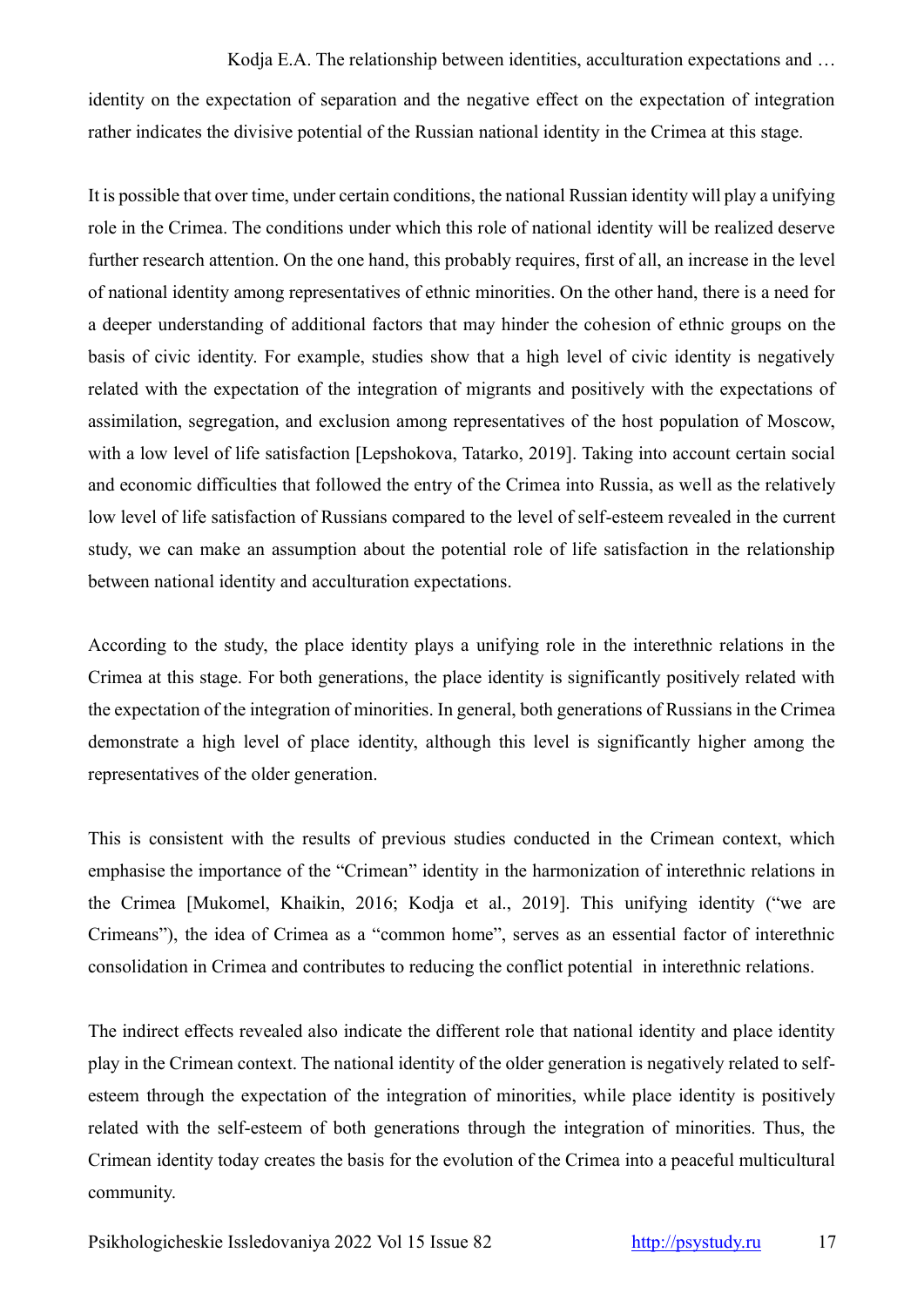# *Limitations and future research*

Taking into account the results, in further studies of the interrelations of identities, acculturation preferences and psychological well-being, it is advisable, first, to divide the respondents into three age groups instead of two, to be able to consider the specific features of the middle generation of transition period. Secondly, to pay more attention to the indicator of life satisfaction as a potential condition for the relationship between national identity and integration. Moreover, the role of the Soviet supra-ethnic identity in the harmonization of interethnic relations among the older generation is worth focusing on in future research. In addition, when studying the acculturation expectations of the ethnic majority in regions with a complex ethnic composition, a separate assessment of the acculturation expectations of the majority towards various ethnic minorities will significantly deepen the understanding of the context of interethnic relations. In particular, conducting separate studies on the acculturation expectations of Russians towards Ukrainians and Crimean Tatars will allow us to overcome the limitation of the current study and provide a more comprehensive assessment of the interethnic relations in Crimea.

# Conclusion

This study is aimed at investigating the relationship between identities, acculturation expectations, and psychological well-being of representatives of two generations of Russian residents of the Crimea. The results demonstrate that place identity of both generations of Russians is positively related with the integration expectation. However, national Russian identity is positively related with the expectation of the separation of ethnic minorities. The results of the current study can serve as a basis for the further investigation of intergenerational differences in the relationships between identities, acculturation preferences, and psychological well-being among representatives of the ethnic majority and minorities in regions with a dynamic nature of interethnic relations.

#### Acknowledgement

Author would like to thank professor Nadezhda Lebedeva (National Research University Higher School of Economics) for her kind assistance and guidance in article preparation.

# Funding

The article was prepared within the framework of the Basic Research Program at HSE University, RF.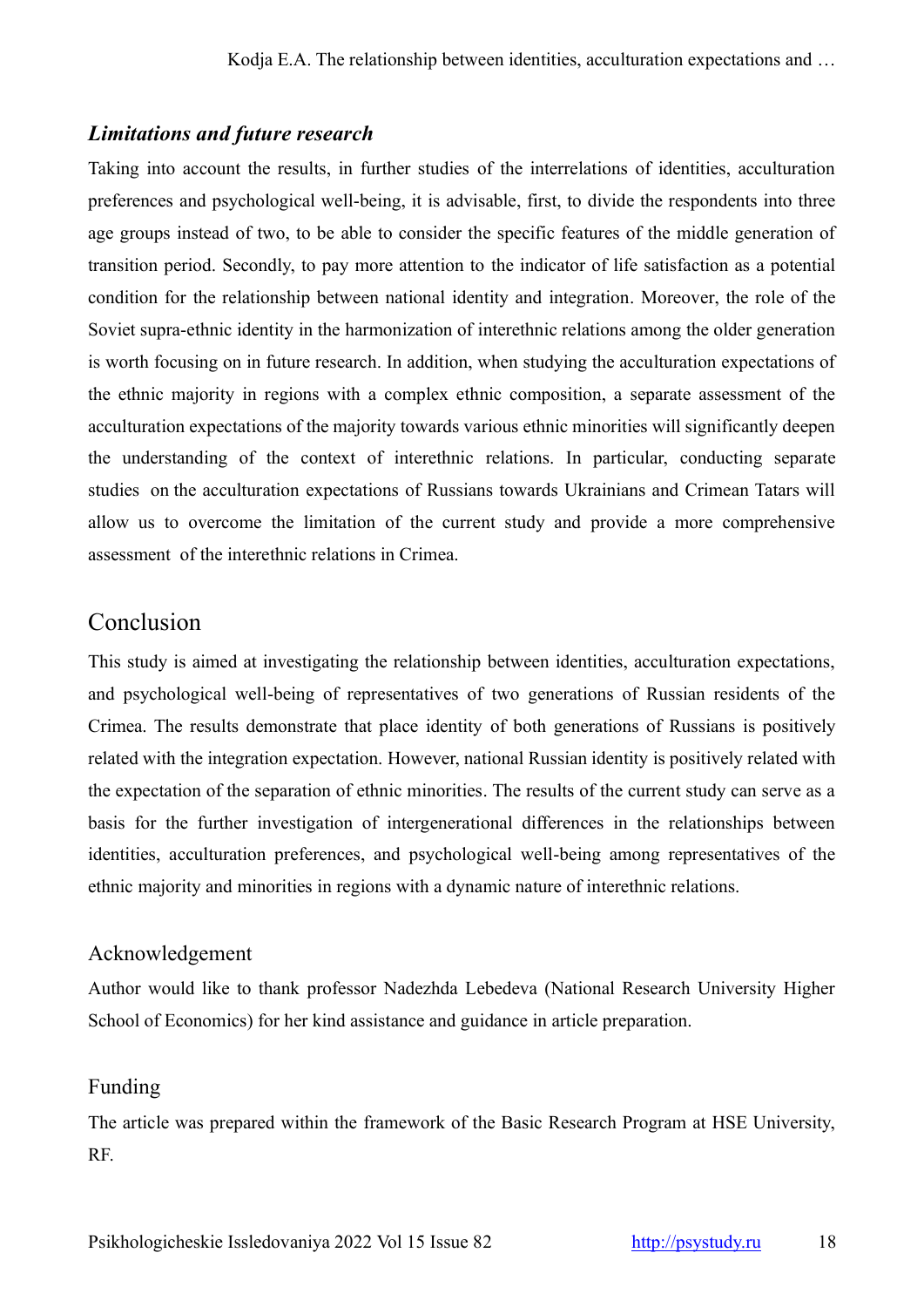#### References

Brodovskaya E.V., Dombrovskaya A.Yu., Karzubov D.N., Kazachenko S.A. Tsennostnye ustanovki molodezhi Kryma i Sevastopolya v sfere mezhnatsional'nykh otnoshenii: rezul'taty prikladnogo analiza // Izvestiya Tul'skogo gosudarstvennogo universiteta. Gumanitarnye nauki. 2017. No. 3. 42- 51. (In Russian)

Brunova-Kalisetskaya I., Dukhnich O. Psikhologicheskie obrazy yazykovo-kul'turnykh ugroz v vospriyatii gorodskikh zhitelei Kryma // Krymskii politicheskii dialog 2010. М.: PATRIR, 2011. 114- 156. (In Russian)

Galyapina V.N. Mezhkul'turnye otnosheniya v Respublike Severnaya Osetiya-Alaniya // In: N.M. Lebedeva (Red.), Mezhkul'turnye otnosheniya na postsovetskom prostranstve. M.: Menedzher, 2017. 186-211. (In Russian)

Galyapina V.N., Lebedeva N.M. Rol' identichnosti v mezhetnicheskikh otnosheniyakh russkikh i osetin v Respublike Severnaya Osetiya-Alaniya: mezhpokolennyi analiz // Obshchestvennye nauki i sovremennost'. 2016. No. 5. 128-142. (In Russian)

Galyapina V.N., Lepshokova, Z.Kh. Mezhetnicheskie otnosheniya v sovremennom Dagestane // In: N.M. Lebedeva (Red.), Mezhkul'turnye otnosheniya na postsovetskom prostranstve. M.: Menedzher, 2017. 212–239. (In Russian)

Kiseleva N.V., Mal'gin A.V., Petrov V.P., Formanchuk A.A. Etnopoliticheskie protsessy v Krymu: istoricheskii opyt, sovremennye problemy i perspektivy ikh resheniya. Simferopol': Salta, 2015. 352 р. (In Russian)

Kodja E.A., Lebedeva N.M., Galyapina V.N., Lepshokova Z.Kh., Ryabichenko T.A. Mezhkul'turnye otnosheniya v rossiiskom Krymu: empiricheskaya proverka trekh gipotez // Psikhologiya. Zhurnal Vysshei shkoly ekonomiki. 2019. T. 16. No. 2. 250–268. DOI[:10.17323/1813-8918-2019-2-250-268](http://doi.org/10.17323/1813-8918-2019-2-250-268) (In Russian)

Lebedeva N.M., Tatarko A.N. Mezhkul'turnye otnosheniya latyshei i russkikh v postsovetskoi Latvii // In: N.M. Lebedeva (Red.), Mezhkul'turnye otnosheniya na postsovetskom prostranstve. M.: Menedzher, 2017. 301-323. (In Russian)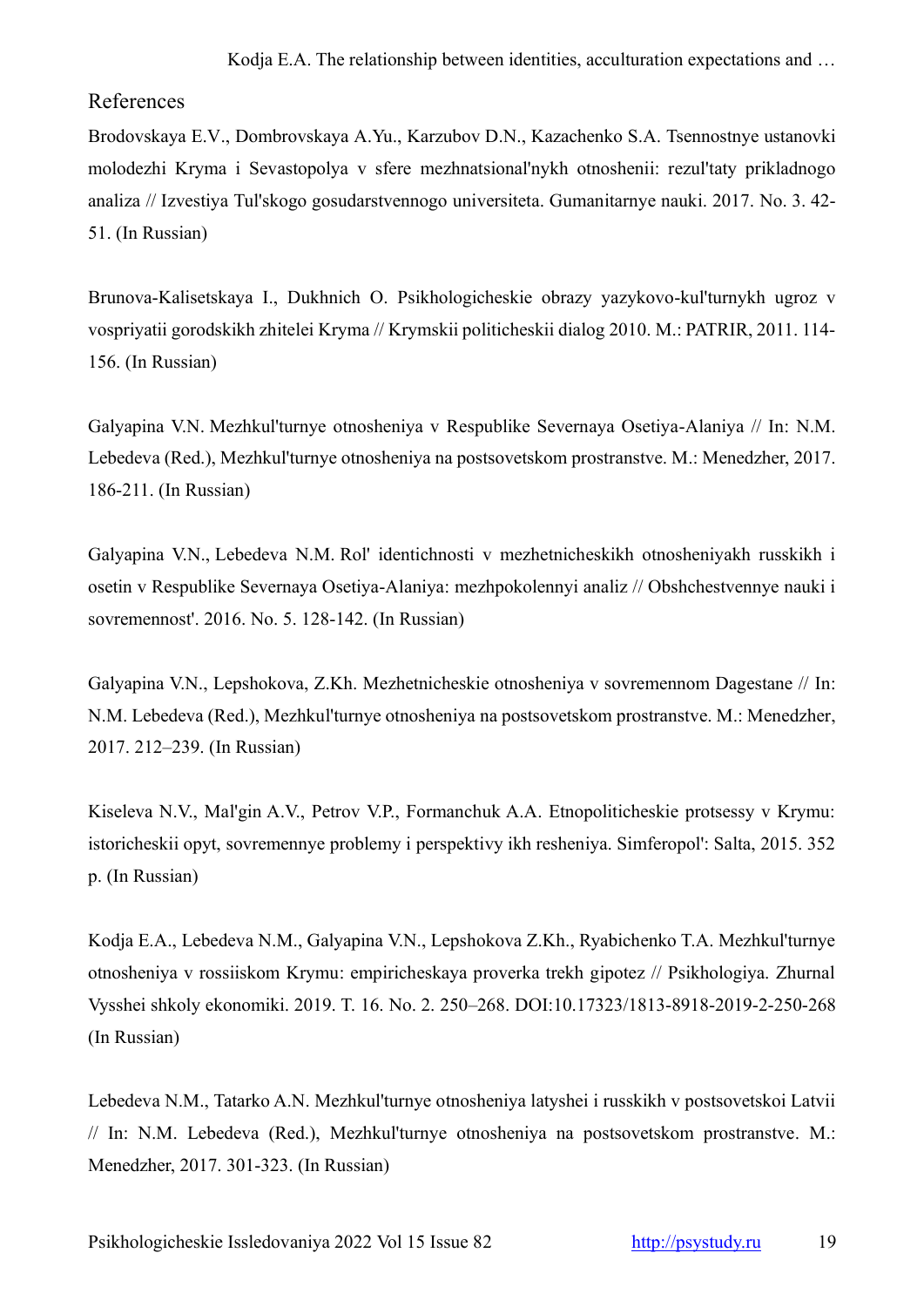Lebedeva N.M., Tatarko A.N. Sravnitel'nyi analiz strategii vzaimodeistviya migrantov i naseleniya Rossii v Moskve i Stavropol'skom krae // In: N.M. Lebedeva, A.N. Tatarko (Red.), Strategii mezhkul'turnogo vzaimodeistviya migrantov i naseleniya Rossii. M.: Rossiiskii universitet druzhby narodov, 2009a. 336-375. (In Russian)

Lebedeva N.M., Tatarko A.N. (Red.). Strategii mezhkul'turnogo vzaimodeistviya migrantov i naseleniya Rossii. M.: RUDN, 2009b. (In Russian)

Lepshokova Z.Kh. Strategii adaptatsii migrantov i ikh psikhologicheskoe blagopoluchie (na primere Moskvy i Severnogo Kavkaza): Monografiya. M.: Grifon, 2012. 192 p. (In Russian)

Lepshokova Z.Kh. Mezhkul'turnye otnosheniya kabardintsev, balkartsev i russkikh v Kabardino-Balkarskoi Respublike // In: N.M. Lebedeva (Red.), Mezhkul'turnye otnosheniya na postsovetskom prostranstve. M.: Menedzher, 2017. 157-186. (In Russian)

Lepshokova Z. Kh., Tatarko A. N. Udovletvorennost' zhizn'yu, grazhdanskaya identichnost' i akkul'turatsionnye ozhidaniya prinimayushchego naseleniya Moskvy // Obshchestvennye nauki i sovremennost'. 2019. No. 4. 147-157. DOI: 10.31857/S086904990005822-6 (In Russian)

Mukomel' V.I., Khaikin S.R. Krymskie tatary posle "krymskoi vesny": transformatsiya identichnostei // Monitoring obshchestvennogo mneniya: Ekonomicheskie i sotsial'nye peremeny. 2016. No. 3. 51– 68. DOI:10.14515/monitoring.2016.3.04 (In Russian)

Project "Open opinion - Crimea": short analytical report. М., 2016. 45 p. (In Russian) Results of the population census in the Crimean Federal district, Moscow: IIC "Statistics of Russia", 2015. http://www.gks.ru/free\_doc/new\_site/population/demo/perepis\_krim/KRUM\_2015.pdf (In Russian)

Ryabichenko T.A., Lebedeva N.M., Plotka I.D. Multiple Identities, Acculturation and Adaptation of Russians in Latvia and Georgia // Kul'turno-istoricheskaya psikhologiya. 2019. 15(2). 54–64. DOI: 10.17759/chp.2019150206. (In Russian)

Berry J.W. Acculturation: Living successfully in two cultures. International Journal of Intercultural Relations. 2005, 29, 697–712. DOI:10.1016/j.ijintrel.2005.07.013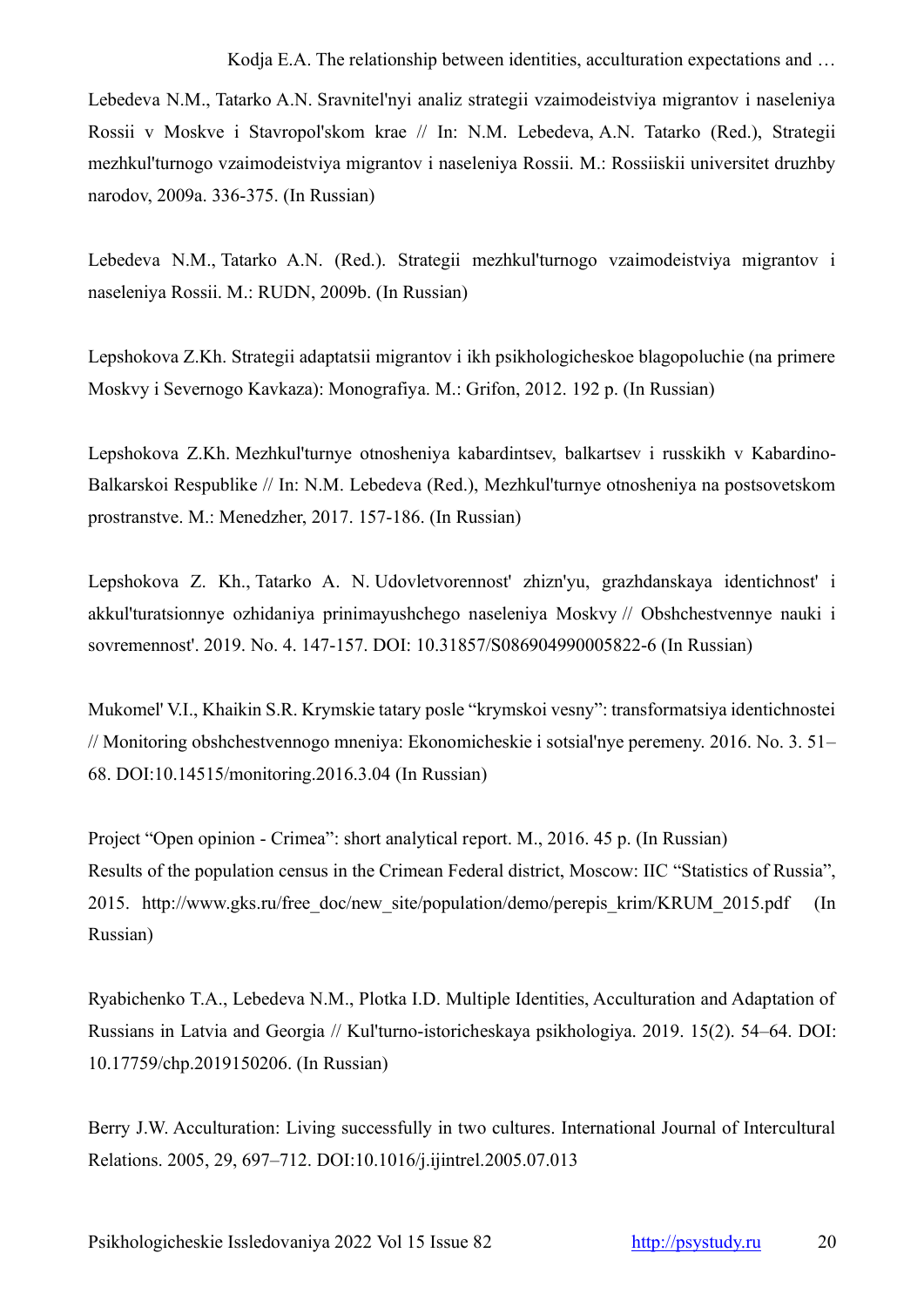Berry J.W. Multicultural policy in Canada: A social psychological analysis. Canadian Journal of Behavioural Science. 1984, 16, 353–370. DOI:10.1037/h0080859

[Berry J.W.,](https://www.hse.ru/en/org/persons/124178813) Galyapina V.N., Lebedeva N., Lepshokova Z., Ryabichenko T. Intercultural Relations in Georgia and Tajikistan: A Post-Conflict Model. Psychology. Journal of the Higher School of Economics. 2019, 16(2), 232-249. [DOI: 10.17323/1813-8918-2019-2-232-249](http://doi.org/10.17323/1813-8918-2019-2-232-249)

Berry J.W., Kalin R. Multicultural and ethnic attitudes in Canada: an overview of the1991 National survey Canadian Journal of Behavioral Science. 1995, 27, 301-320.

Berry J.W., Phinney J.S., Sam D.L., Vedder P. Immigrant youth: Acculturation, identity, and adaptation. Applied Psychology. 2006, 55(3), 303–320. DOI:/10.1111/j.1464- 0597.2006.00256.x

Diener E., Emmons R.A., Larsen R.J., Griffin S. The satisfaction with life scale. Journal of Personality Assessment. 1985, 49(1), 71–75. DOI[:10.1207/s15327752jpa4901\\_13](https://doi.org/10.1207/s15327752jpa4901_13)

Droseltis O., Vignoles V. Towards an integrative model of place identification: Dimensionality and predictors of intrapersonal-level place preferences. Journal of Environmental Psychology. 2010, 30, 23–34. DOI:10.1016/j.jenvp.2009.05.006

Kodja E.A. The role of multiple identities and acculturation strategies in the psychological well-being of Crimean Tatars: Intergenerational analysis. Psikhologicheskie Issledovaniya. 2021, 14(77), 3.

Kodja E., [Lebedeva N.](https://www.hse.ru/en/org/persons/140031) [The role of multiple identities and acculturation strategies in psychological](https://publications.hse.ru/view/226229342)  [well-being of Crimean Tatars.](https://publications.hse.ru/view/226229342) NRU Higher School of Economics, Series PSY "Psychology". 2018, 97.

Kodja E., [Ryabichenko T.](https://www.hse.ru/en/org/persons/36853282) The Relationship Between Social Identities, Acculturation Strategies And The Psychological Well-Being Of Young Russians In Latvia And Crimean Tatars In Crimea. NRU Higher School of Economics, Series PSY "Psychology". 2019, 111.

Pavot W., Diener E. Review of the satisfaction with life scale. Psychological Assessment. 1993, 5(2), 164–172. DOI:10.1037/1040-3590.5.2.164

Rosenberg M. Society and the adolescent self-image. Princeton, NJ: Princeton University Press, 1965.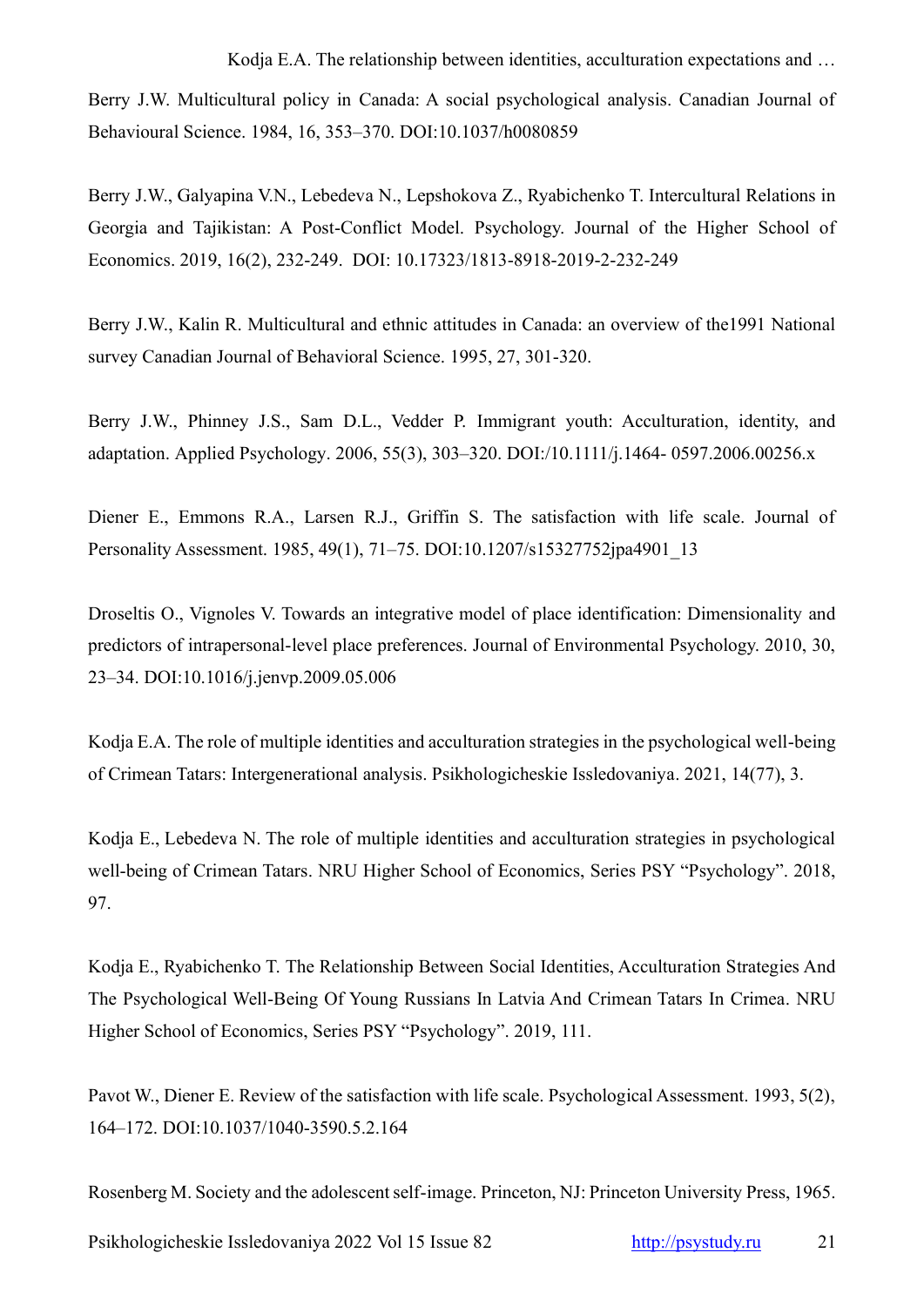Rosenberg M., Schooler C., Schoenbach C. Self-esteem and adolescent problems: Modeling reciprocal effects. American sociological review. 1989, 54(6), 1004–1018. DOI:10.2307/2095720

Tajfel H., Turner J.C. The social identity theory of intergroup behavior. In: S. Worchel, W.G. Austin (Eds.), Psychology of Intergroup Relation. 1986, 7–24. Chicago: Hall Publishers. DOI:10.4324/9780203505984-16

Verkuyten M. Ethnic group identification and group evaluation among minority and majority groups: Testing the multiculturalism hypothesis. Journal of Personality and Social Psychology. 2005, 88(1), 121–138. DOI:10.1037/0022-3514.88.1.121

Received 11 November 2020. Date of publication: 30 April 2022.

#### Information about author

*Kodja E.A.* Research intern, Centre for sociocultural research, PhD Student, Department of psychology, Faculty of social science, National Research University Higher School of Economics, ul. Myasnitskaya, 20, 101000 Moscow, Russia.

E-mail: ekodja@hse.ru

# To cite this article

Kodja E.A. The relationship between identities, acculturation expectations and psychological wellbeing of Russians in the Crimea. Psikhologicheskie Issledovaniya, 2022, Vol. 15, No. 82, p. 3. https://psystudy.ru

Коджа Е.А.<sup>1</sup> Взаимосвязь идентичностей, аккультурационных ожиданий и психологического благополучия русских жителей Крыма *Kodja E.A.<sup>1</sup> The relationship between identities, acculturation expectations and psychological well-being of Russians in the Crimea*

<sup>1</sup> Национальный исследовательский университет «Высшая школа экономики», Москва, Россия

Недавние геополитические преобразования в Крыму были непростыми для всех жителей полуострова, в том числе для русского этнического большинства. Целью настоящего исследования является изучение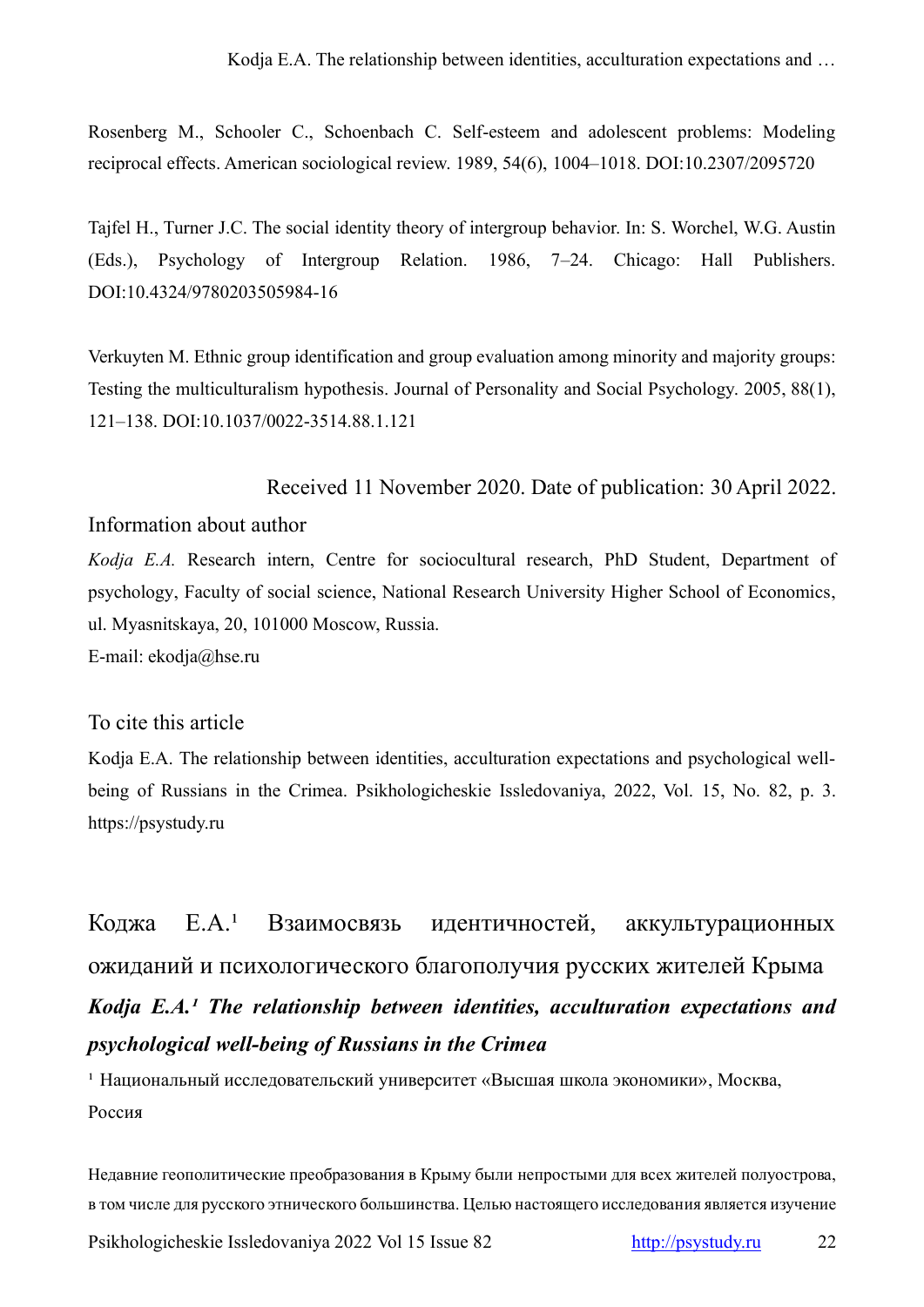взаимосвязи идентичностей, аккультурационных ожиданий и психологического благополучия двух поколений русских в Крыму. Всего в выборку вошли 294 русских (60% женщин) в возрасте от 18 до 67 лет. В исследовании используются шкалы для идентичностей, аккультурационных ожиданий, шкала удовлетворенности жизнью Динера, шкала самооценки Розенберга. Согласно результатам, предпочтение аккультурационного ожидания интеграции значимо положительно взаимосвязано с самооценкой молодого и старшего поколений. Аккультурационному ожиданию интеграции обоих поколений русских способствует идентичность с местом, с ожиданием сепарации меньшинств положительно взаимосвязана национальная российская идентичность. У старшего поколения этническая идентичность положительно взаимосвязана с ожиданием интеграции, она также значимо положительно взаимосвязана с самооценкой. Полученные результаты обсуждаются с учетом исторического, политического и социального контекста Крыма.

**Ключевые слова:** идентичность, аккультурационные ожидания, психологическое благополучие, этническое большинство

#### Благодарности

Автор выражает благодарность Лебедевой Надежде Михайловне, профессору Национального исследовательского университета «Высшая школа экономики», за помощь в подготовке статьи.

#### Финансирование

Статья подготовлена в результате проведения исследования в рамках Программы фундаментальных исследований Национального исследовательского университета «Высшая школа экономики» (НИУ ВШЭ).

# Литература

Brodovskaya E.V., Dombrovskaya A.Yu., Karzubov D.N., Kazachenko S.A. Tsennostnye ustanovki molodezhi Kryma i Sevastopolya v sfere mezhnatsional'nykh otnoshenii: rezul'taty prikladnogo analiza // Izvestiya Tul'skogo gosudarstvennogo universiteta. Gumanitarnye nauki. 2017. No. 3. 42- 51. (In Russian)

Brunova-Kalisetskaya I., Dukhnich O. Psikhologicheskie obrazy yazykovo-kul'turnykh ugroz v vospriyatii gorodskikh zhitelei Kryma // Krymskii politicheskii dialog 2010. М.: PATRIR, 2011. 114- 156. (In Russian)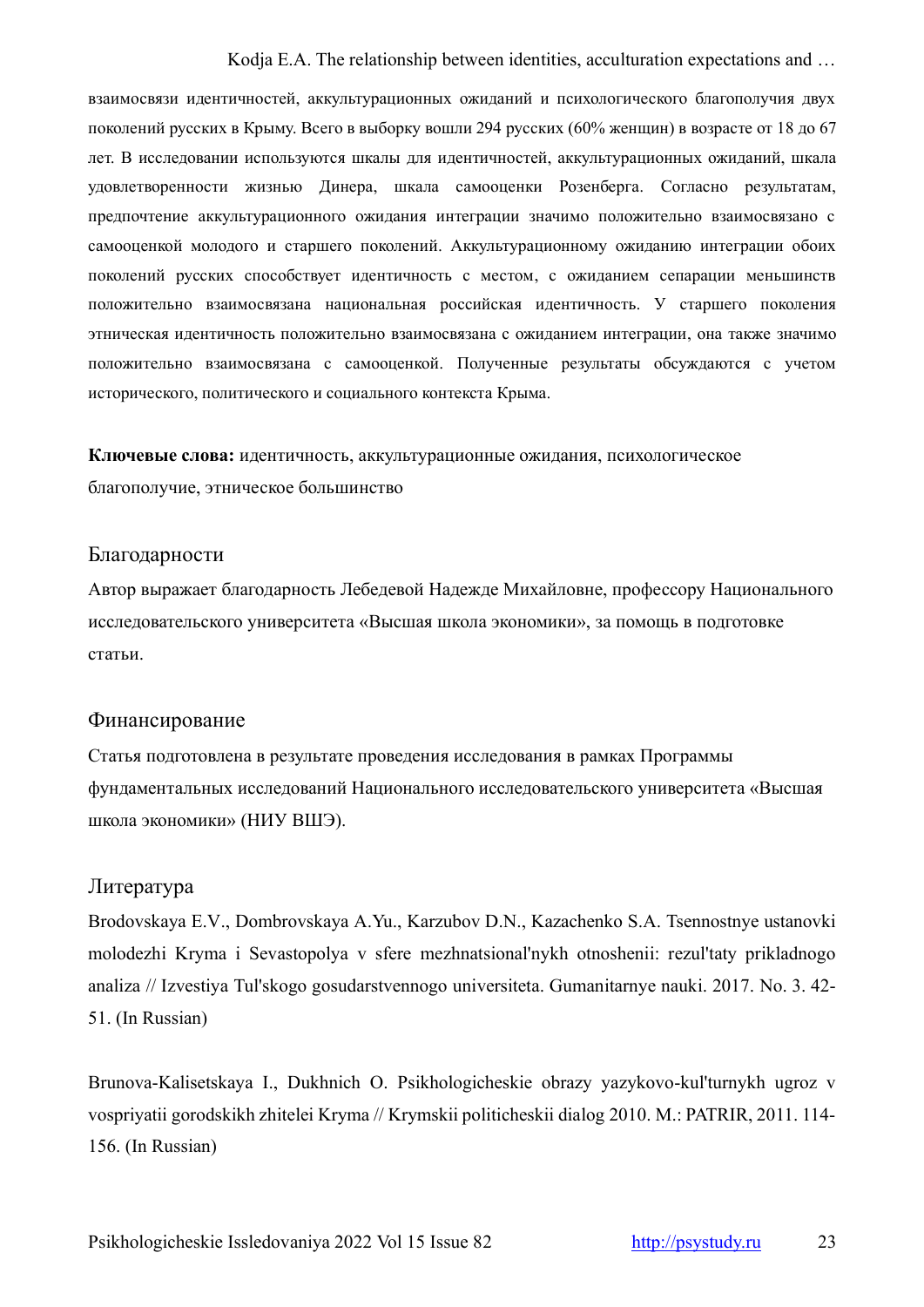Galyapina V.N. Mezhkul'turnye otnosheniya v Respublike Severnaya Osetiya-Alaniya // In: N.M. Lebedeva (Red.), Mezhkul'turnye otnosheniya na postsovetskom prostranstve. M.: Menedzher, 2017. 186-211. (In Russian)

Galyapina V.N., Lebedeva N.M. Rol' identichnosti v mezhetnicheskikh otnosheniyakh russkikh i osetin v Respublike Severnaya Osetiya-Alaniya: mezhpokolennyi analiz // Obshchestvennye nauki i sovremennost'. 2016. No. 5. 128-142. (In Russian)

Galyapina V.N., Lepshokova, Z.Kh. Mezhetnicheskie otnosheniya v sovremennom Dagestane // In: N.M. Lebedeva (Red.), Mezhkul'turnye otnosheniya na postsovetskom prostranstve. M.: Menedzher, 2017. 212–239. (In Russian)

Kiseleva N.V., Mal'gin A.V., Petrov V.P., Formanchuk A.A. Etnopoliticheskie protsessy v Krymu: istoricheskii opyt, sovremennye problemy i perspektivy ikh resheniya. Simferopol': Salta, 2015. 352 р. (In Russian)

Kodja E.A., Lebedeva N.M., Galyapina V.N., Lepshokova Z.Kh., Ryabichenko T.A. Mezhkul'turnye otnosheniya v rossiiskom Krymu: empiricheskaya proverka trekh gipotez // Psikhologiya. Zhurnal Vysshei shkoly ekonomiki. 2019. T. 16. No. 2. 250–268. DOI[:10.17323/1813-8918-2019-2-250-268](http://doi.org/10.17323/1813-8918-2019-2-250-268) (In Russian)

Lebedeva N.M., Tatarko A.N. Mezhkul'turnye otnosheniya latyshei i russkikh v postsovetskoi Latvii // In: N.M. Lebedeva (Red.), Mezhkul'turnye otnosheniya na postsovetskom prostranstve. M.: Menedzher, 2017. 301-323. (In Russian)

Lebedeva N.M., Tatarko A.N. Sravnitel'nyi analiz strategii vzaimodeistviya migrantov i naseleniya Rossii v Moskve i Stavropol'skom krae // In: N.M. Lebedeva, A.N. Tatarko (Red.), Strategii mezhkul'turnogo vzaimodeistviya migrantov i naseleniya Rossii. M.: Rossiiskii universitet druzhby narodov, 2009a. 336-375. (In Russian)

Lebedeva N.M., Tatarko A.N. (Red.). Strategii mezhkul'turnogo vzaimodeistviya migrantov i naseleniya Rossii. M.: RUDN, 2009b. (In Russian)

Lepshokova Z.Kh. Strategii adaptatsii migrantov i ikh psikhologicheskoe blagopoluchie (na primere Moskvy i Severnogo Kavkaza): Monografiya. M.: Grifon, 2012. 192 p. (In Russian)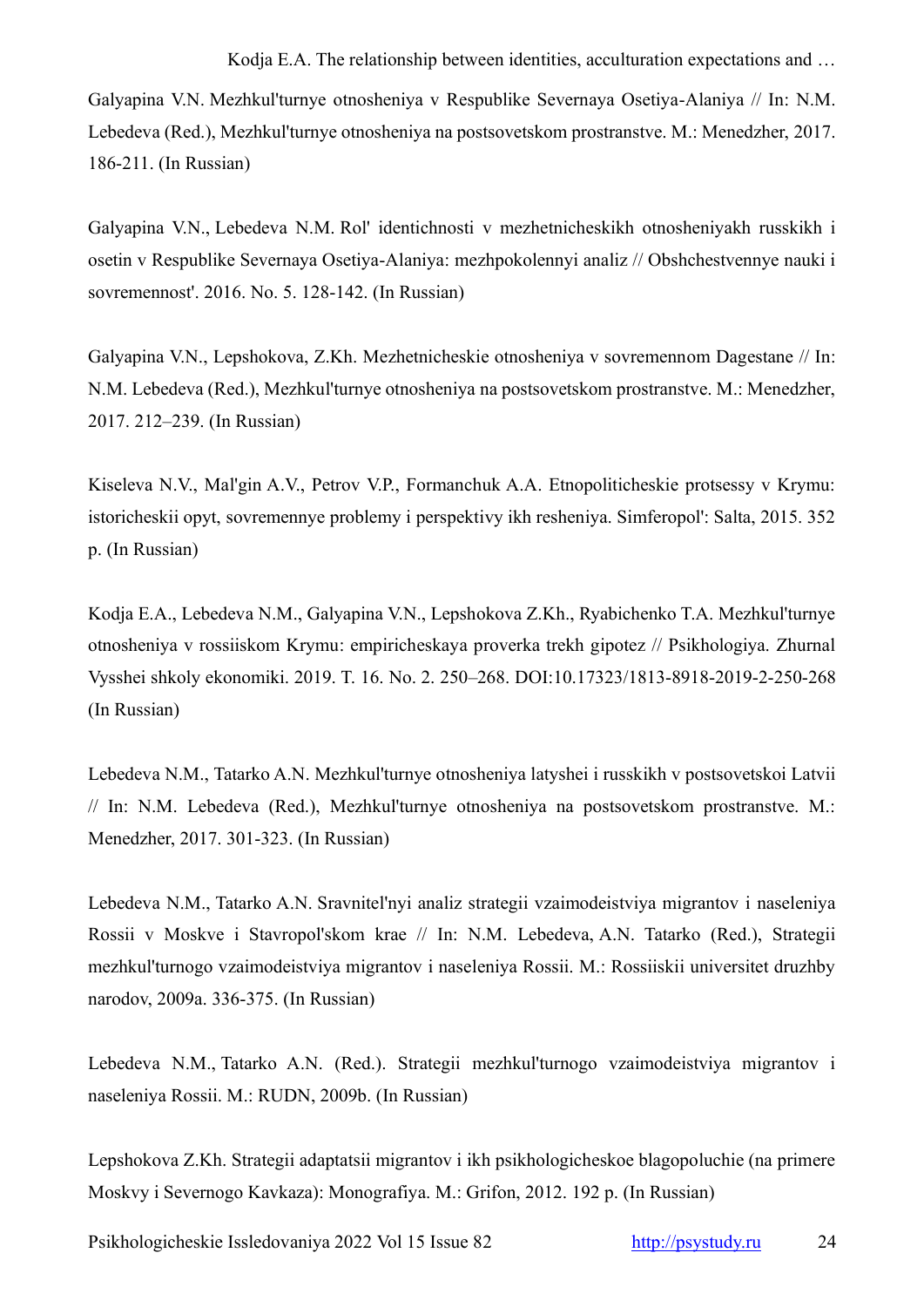Lepshokova Z.Kh. Mezhkul'turnye otnosheniya kabardintsev, balkartsev i russkikh v Kabardino-Balkarskoi Respublike // In: N.M. Lebedeva (Red.), Mezhkul'turnye otnosheniya na postsovetskom prostranstve. M.: Menedzher, 2017. 157-186. (In Russian)

Lepshokova Z. Kh., Tatarko A. N. Udovletvorennost' zhizn'yu, grazhdanskaya identichnost' i akkul'turatsionnye ozhidaniya prinimayushchego naseleniya Moskvy // Obshchestvennye nauki i sovremennost'. 2019. No. 4. 147-157. DOI: 10.31857/S086904990005822-6 (In Russian)

Mukomel' V.I., Khaikin S.R. Krymskie tatary posle "krymskoi vesny": transformatsiya identichnostei // Monitoring obshchestvennogo mneniya: Ekonomicheskie i sotsial'nye peremeny. 2016. No. 3. 51– 68. DOI:10.14515/monitoring.2016.3.04 (In Russian)

Project "Open opinion - Crimea": short analytical report. М., 2016. 45 p. (In Russian)

Results of the population census in the Crimean Federal district, Moscow: IIC "Statistics of Russia", 2015. http://www.gks.ru/free\_doc/new\_site/population/demo/perepis\_krim/KRUM\_2015.pdf (In Russian)

Ryabichenko T.A., Lebedeva N.M., Plotka I.D. Multiple Identities, Acculturation and Adaptation of Russians in Latvia and Georgia // Kul'turno-istoricheskaya psikhologiya. 2019. 15(2). 54–64. DOI:10.17759/chp.2019150206. (In Russian)

Berry J.W. Acculturation: Living successfully in two cultures. International Journal of Intercultural Relations. 2005, 29, 697–712. DOI:10.1016/j.ijintrel.2005.07.013

Berry J.W. Multicultural policy in Canada: A social psychological analysis. Canadian Journal of Behavioural Science. 1984, 16, 353–370. DOI:10.1037/h0080859

[Berry J.W.,](https://www.hse.ru/en/org/persons/124178813) Galyapina V.N., Lebedeva N., Lepshokova Z., Ryabichenko T. Intercultural Relations in Georgia and Tajikistan: A Post-Conflict Model. Psychology. Journal of the Higher School of Economics. 2019, 16(2), 232-249. [DOI: 10.17323/1813-8918-2019-2-232-249](http://doi.org/10.17323/1813-8918-2019-2-232-249)

Berry J.W., Kalin R. Multicultural and ethnic attitudes in Canada: an overview of the1991 National survey Canadian Journal of Behavioral Science. 1995, 27, 301-320.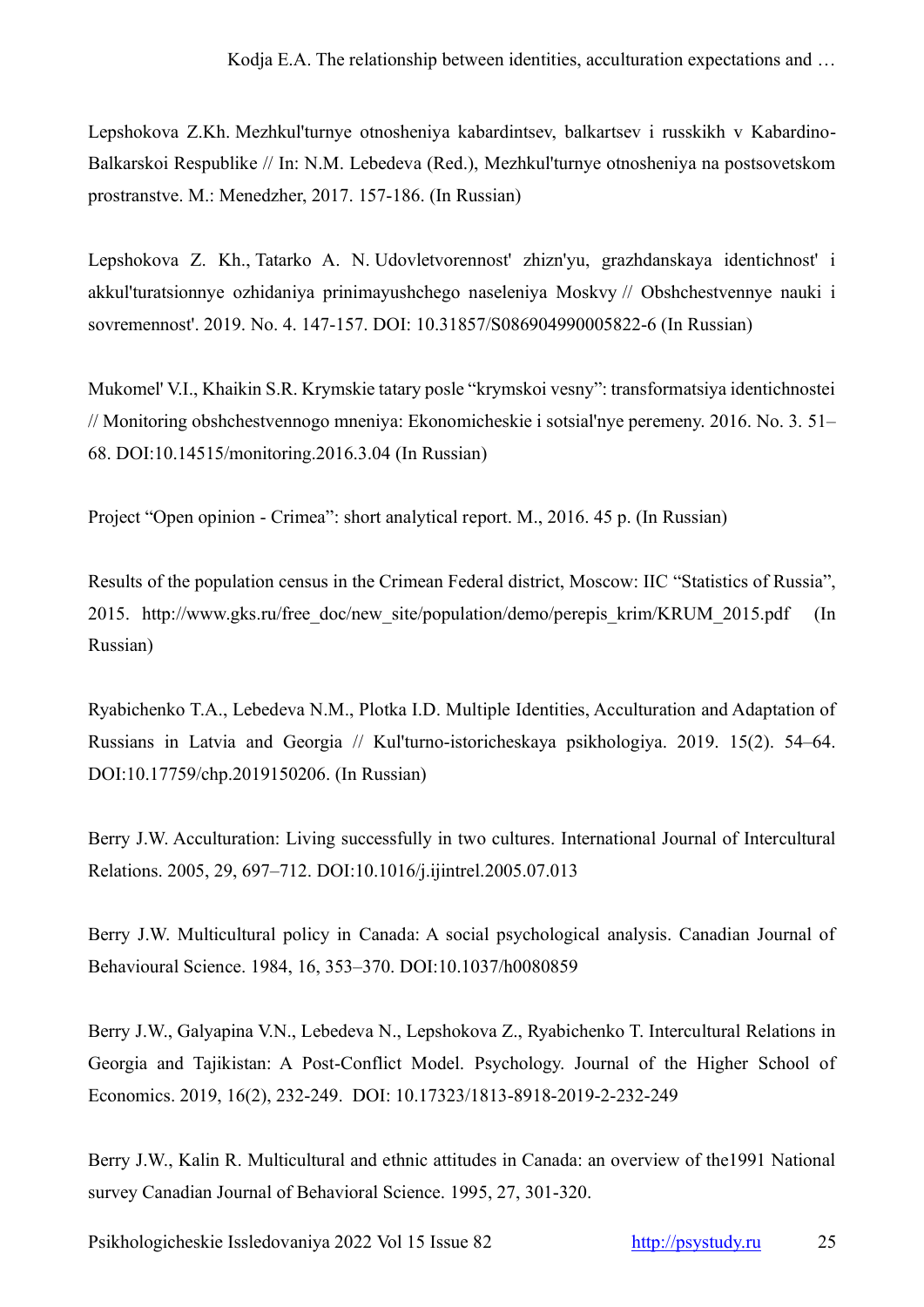Berry J.W., Phinney J.S., Sam D.L., Vedder P. Immigrant youth: Acculturation, identity, and adaptation. Applied Psychology. 2006, 55(3), 303–320. DOI:/10.1111/j.1464- 0597.2006.00256.x Diener E., Emmons R.A., Larsen R.J., Griffin S. The satisfaction with life scale. Journal of Personality Assessment. 1985, 49(1), 71–75. DOI[:10.1207/s15327752jpa4901\\_13](https://doi.org/10.1207/s15327752jpa4901_13)

Droseltis O., Vignoles V. Towards an integrative model of place identification: Dimensionality and predictors of intrapersonal-level place preferences. Journal of Environmental Psychology. 2010, 30, 23–34. DOI:10.1016/j.jenvp.2009.05.006

Kodja E.A. The role of multiple identities and acculturation strategies in the psychological well-being of Crimean Tatars: Intergenerational analysis. Psikhologicheskie Issledovaniya. 2021, 14(77), 3. Kodja E., [Lebedeva N.](https://www.hse.ru/en/org/persons/140031) [The role of multiple identities and acculturation strategies in psychological](https://publications.hse.ru/view/226229342)  [well-being of Crimean Tatars.](https://publications.hse.ru/view/226229342) NRU Higher School of Economics, Series PSY "Psychology". 2018, 97.

Kodja E., [Ryabichenko T.](https://www.hse.ru/en/org/persons/36853282) The Relationship Between Social Identities, Acculturation Strategies And The Psychological Well-Being Of Young Russians In Latvia And Crimean Tatars In Crimea. NRU Higher School of Economics, Series PSY "Psychology". 2019, 111.

Pavot W., Diener E. Review of the satisfaction with life scale. Psychological Assessment. 1993, 5(2), 164–172. DOI:10.1037/1040-3590.5.2.164

Rosenberg M. Society and the adolescent self-image. Princeton, NJ: Princeton University Press, 1965.

Rosenberg M., Schooler C., Schoenbach C. Self-esteem and adolescent problems: Modeling reciprocal effects. American sociological review. 1989, 54(6), 1004–1018. DOI:10.2307/2095720

Tajfel H., Turner J.C. The social identity theory of intergroup behavior. In: S. Worchel, W.G. Austin (Eds.), Psychology of Intergroup Relation. 1986, 7–24. Chicago: Hall Publishers. DOI:10.4324/9780203505984-16

Verkuyten M. Ethnic group identification and group evaluation among minority and majority groups: Testing the multiculturalism hypothesis. Journal of Personality and Social Psychology. 2005, 88(1), 121–138. DOI:10.1037/0022-3514.88.1.121